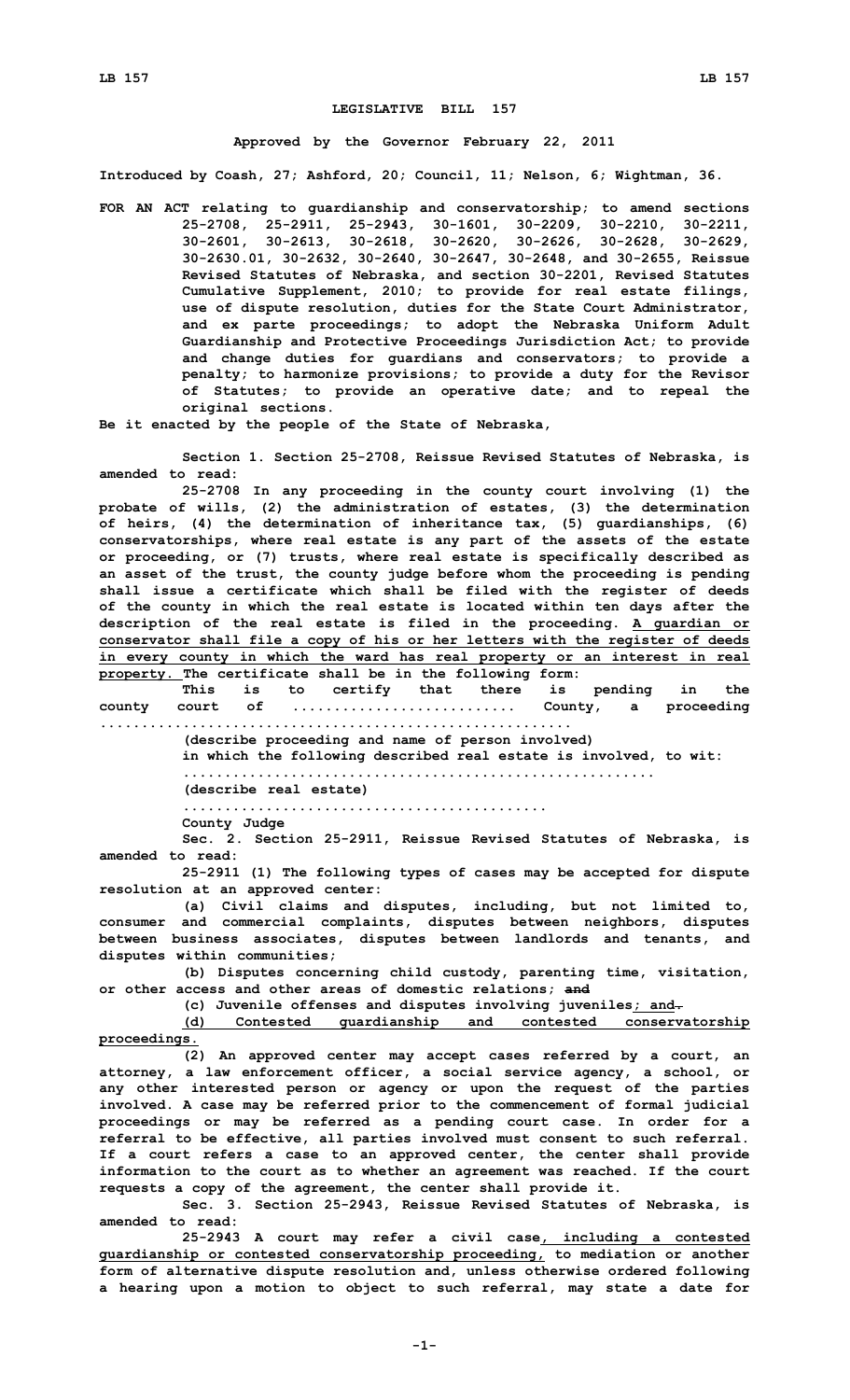**the case to return to court. Such date shall be no longer than ninety days after the date the order was signed unless the court grants an extension upon request of the parties. Any agreement or resolution made in mediation or another form of alternative dispute resolution shall be voluntarily entered into by the parties. An individual trial court, an appellate court, or the Supreme Court on its own initiative may adopt rules of practice governing the procedures for referral of cases to mediation and other forms of dispute resolution. Such services may be provided by approved centers on <sup>a</sup> sliding scale of fees under the Dispute Resolution Act.**

**Sec. 4. Section 30-1601, Reissue Revised Statutes of Nebraska, is amended to read:**

**30-1601 (1) In all matters arising under the Nebraska Probate Code and in all matters in county court arising under the Nebraska Uniform Trust Code, appeals may be taken to the Court of Appeals in the same manner as an appeal from district court to the Court of Appeals.**

**(2) An appeal may be taken by any party and may also be taken by any person against whom the final judgment or final order may be made or who may be affected thereby.**

**(3) When the appeal is by someone other than <sup>a</sup> personal representative, conservator, trustee, guardian, or guardian ad litem, the appealing party shall, within thirty days after the entry of the judgment or final order complained of, deposit with the clerk of the county court <sup>a</sup> supersedeas bond or undertaking in such sum as the court shall direct, with at least one good and sufficient surety approved by the court, conditioned that the appellant will satisfy any judgment and costs that may be adjudged against him or her, including costs under subsection (6) of this section, unless the court directs that no bond or undertaking need be deposited. If an appellant fails to comply with this subsection, the Court of Appeals on motion and notice may take such action, including dismissal of the appeal, as is just.**

**(4) The appeal shall be <sup>a</sup> supersedeas for the matter from which the appeal is specifically taken, but not for any other matter. In appeals pursuant to sections 30-2601 to 30-2661, upon motion of any party to the action, the county court may remove the supersedeas or require the appealing party to deposit with the clerk of the county court <sup>a</sup> bond or other security approved by the court in an amount and conditioned in accordance with sections 30-2640 and 30-2641. Once the appeal is perfected, the court having jurisdiction over the appeal may, upon motion of any party to the action, reimpose or remove the supersedeas or require the appealing party to deposit with the clerk of the court <sup>a</sup> bond or other security approved by the court in an amount and conditioned in accordance with sections 30-2640 and 30-2641. Upon motion of any interested party person or upon the court's own motion, the county court may appoint <sup>a</sup> special guardian or conservator pending appeal despite any supersedeas order.**

**(5) The judgment of the Court of Appeals shall not vacate the judgment in the county court. The judgment of the Court of Appeals shall be certified without cost to the county court for further proceedings consistent with the determination of the Court of Appeals.**

**(6) If it appears to the Court of Appeals that an appeal was taken vexatiously or for delay, the court shall adjudge that the appellant shall pay the cost thereof, including an attorney's fee, to the adverse party in an amount fixed by the Court of Appeals, and any bond required under subsection (3) of this section shall be liable for the costs.**

**Sec. 5. Sections 5 to 27 of this act shall be known and may be cited as the Nebraska Uniform Adult Guardianship and Protective Proceedings Jurisdiction Act.**

**Sec. 6. In the Nebraska Uniform Adult Guardianship and Protective Proceedings Jurisdiction Act:**

**(1) Adult means an individual who has attained nineteen years of age;**

**(2) Conservator means <sup>a</sup> person appointed by the court to administer the property of an adult, including <sup>a</sup> person appointed under the Nebraska Probate Code for an adult;**

**(3) Guardian means <sup>a</sup> person appointed by the court to make decisions regarding the person of an adult, including <sup>a</sup> person appointed under the Nebraska Probate Code for an adult;**

**(4) Guardianship order means an order appointing <sup>a</sup> guardian;**

**(5) Guardianship proceeding means <sup>a</sup> judicial proceeding in which an order for the appointment of <sup>a</sup> guardian is sought or has been issued;**

**(6) Incapacitated person means an adult for whom <sup>a</sup> guardian has been appointed;**

**(7) Party means the respondent, petitioner, guardian, conservator, or any other person allowed by the court to participate in <sup>a</sup> guardianship or**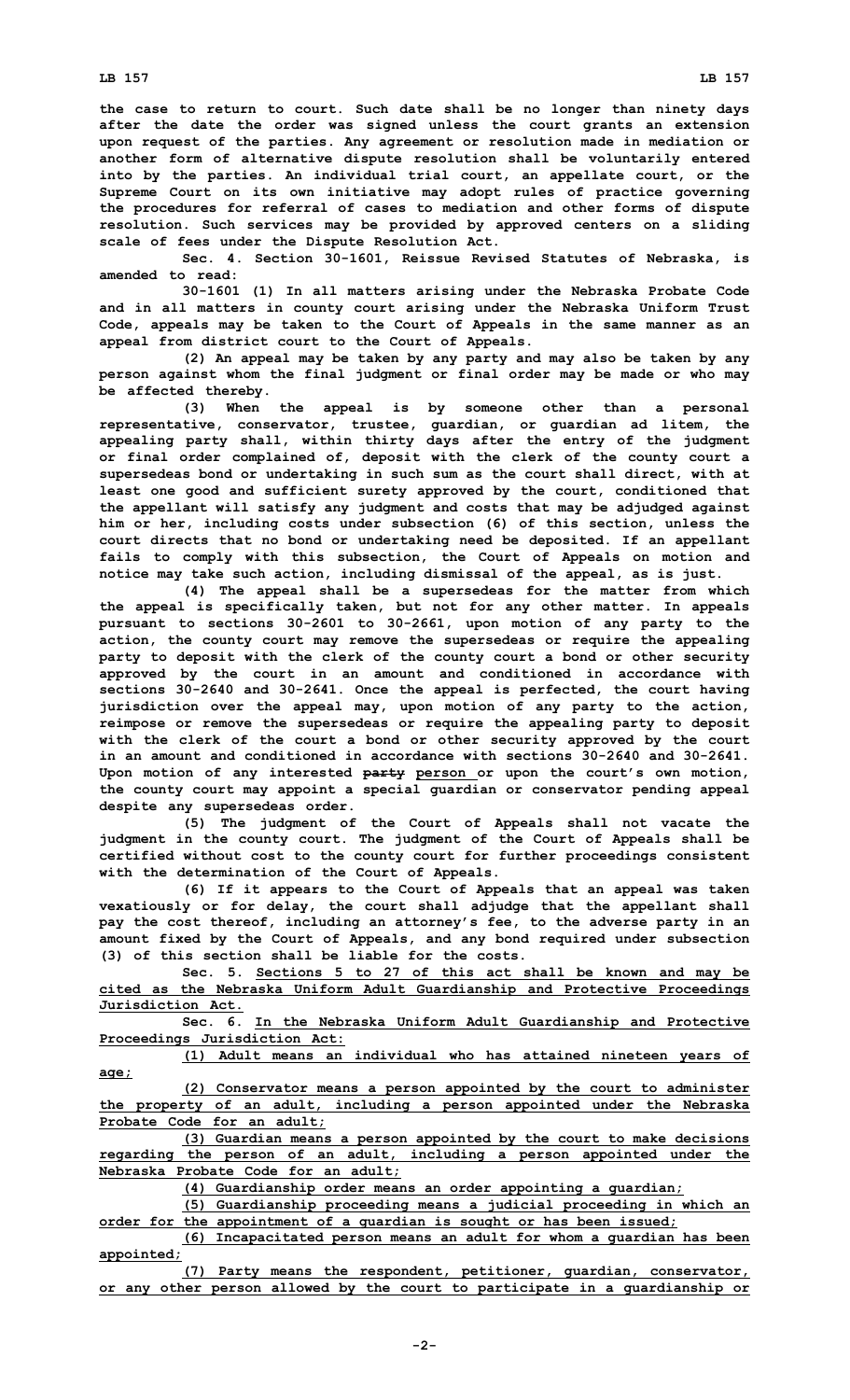**protective proceeding;**

**(8) Person, except in the term incapacitated person or protected person, means an individual, corporation, business trust, estate, trust, partnership, limited liability company, association, joint venture, public corporation, government or governmental subdivision, agency, or instrumentality, or any other legal or commercial entity;**

**(9) Protected person means an adult for whom <sup>a</sup> protective order has been issued;**

**(10) Protective order means an order appointing <sup>a</sup> conservator or other order related to management of an adult's property;**

**(11) Protective proceeding means <sup>a</sup> judicial proceeding in which <sup>a</sup> protective order is sought or has been issued;**

**(12) Record means information that is inscribed on <sup>a</sup> tangible medium or that is stored in an electronic or other medium and is retrievable in perceivable form;**

**(13) Respondent means an adult for whom <sup>a</sup> protective order or the appointment of <sup>a</sup> guardian is sought; and**

**(14) State means <sup>a</sup> state of the United States, the District of Columbia, Puerto Rico, the United States Virgin Islands, <sup>a</sup> federally recognized Indian tribe, or any territory or insular possession subject to the jurisdiction of the United States.**

**Sec. 7. A court of this state may treat <sup>a</sup> foreign country as if it were <sup>a</sup> state for the purpose of applying sections 5 to 21 and 25 to 27 of this act.**

**Sec. 8. (1) <sup>A</sup> court of this state may communicate with <sup>a</sup> court in another state concerning <sup>a</sup> proceeding arising under the Nebraska Uniform Adult Guardianship and Protective Proceedings Jurisdiction Act. The court may allow the parties to participate in the communication. Except as otherwise provided in subsection (2) of this section, the court shall make <sup>a</sup> record of the communication. The record may be limited to the fact that the communication occurred.**

**(2) Courts may communicate concerning schedules, calendars, court records, and other administrative matters without making <sup>a</sup> record.**

**Sec. 9. (1) In <sup>a</sup> guardianship or protective proceeding in this state, <sup>a</sup> court of this state may request the appropriate court of another state to do any of the following:**

**(a) Hold an evidentiary hearing;**

**(b) Order <sup>a</sup> person in that state to produce evidence or give testimony pursuant to procedures of that state;**

**(c) Order that an evaluation or assessment be made of the respondent;**

**(d) Order any appropriate investigation of <sup>a</sup> person involved in <sup>a</sup> proceeding;**

**(e) Forward to the court of this state <sup>a</sup> certified copy of the transcript or other record of <sup>a</sup> hearing under subdivision (a) of this subsection or any other proceeding, any evidence otherwise produced under subdivision (b) of this subsection, and any evaluation or assessment prepared in compliance with an order under subdivision (c) or (d) of this subsection;**

**(f) Issue any order necessary to assure the appearance in the proceeding of <sup>a</sup> person whose presence is necessary for the court to make <sup>a</sup> determination, including the respondent or the incapacitated or protected person; or**

**(g) Issue an order authorizing the release of medical, financial, criminal, or other relevant information in that state, including protected health information as defined in 45 C.F.R. 160.103, as such regulation existed on January 1, 2011.**

**(2) If <sup>a</sup> court of another state in which <sup>a</sup> guardianship or protective proceeding is pending requests assistance of the kind provided in subsection (1) of this section, <sup>a</sup> court of this state has jurisdiction for the limited purpose of granting the request or making reasonable efforts to comply with the request.**

**Sec. 10. (1) In <sup>a</sup> guardianship or protective proceeding, in addition to other procedures that may be available, testimony of <sup>a</sup> witness who is located in another state may be offered by deposition or other means allowable in this state for testimony taken in another state. The court on its own motion may order that the testimony of <sup>a</sup> witness be taken in another state and may prescribe the manner in which and the terms upon which the testimony is to be taken.**

**(2) In <sup>a</sup> guardianship or protective proceeding, <sup>a</sup> court in this state may permit <sup>a</sup> witness located in another state to be deposed or to testify by telephone or audiovisual or other electronic means. A court of this state shall cooperate with the court of the other state in designating an**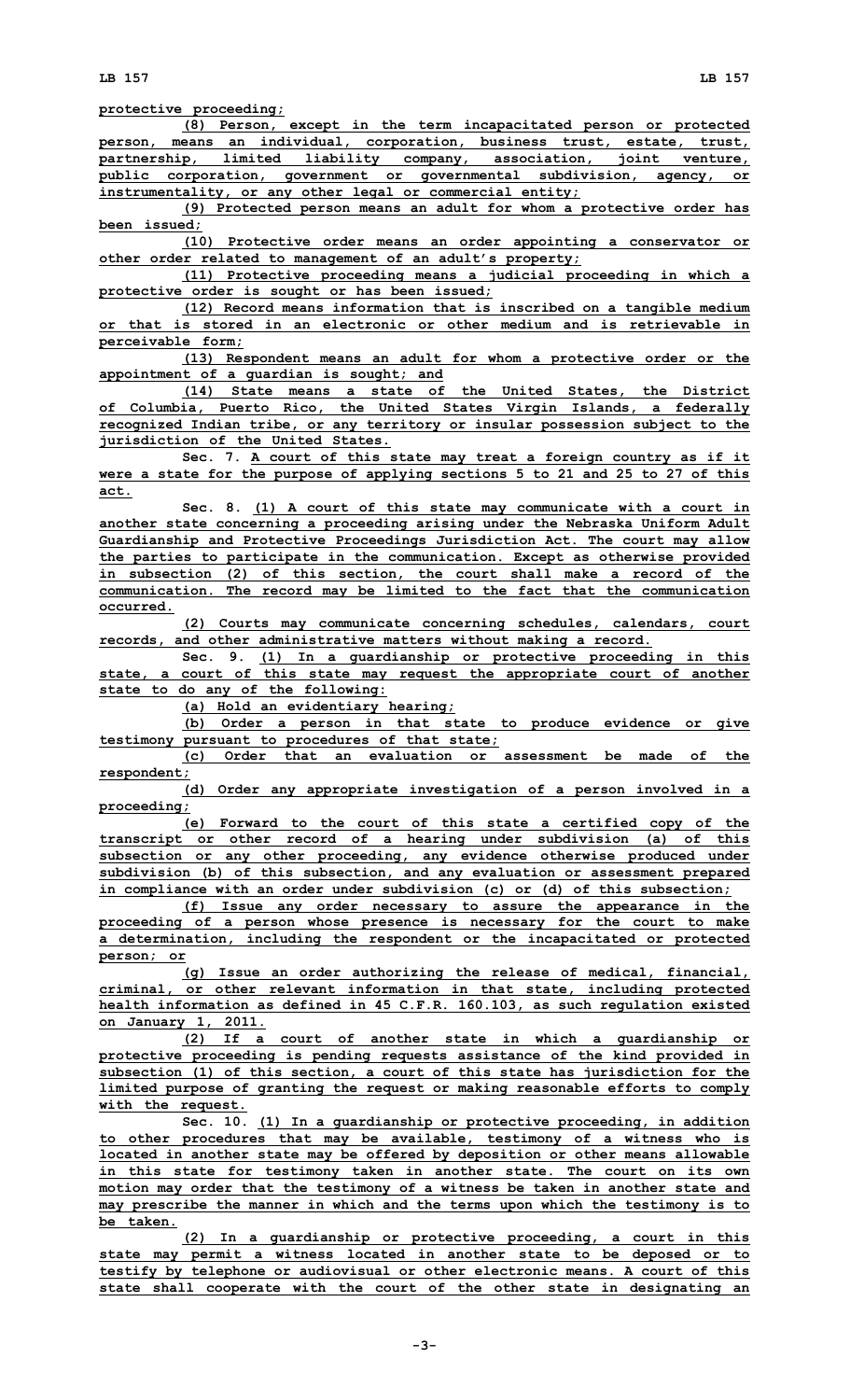**appropriate location for the deposition or testimony.**

**(3) Documentary evidence transmitted from another state to <sup>a</sup> court of this state by technological means that do not produce an original writing may not be excluded from evidence on an objection based on the best evidence rule.**

**Sec. 11. (1) For purposes of sections 11 to 19 of this act:**

**(a) Emergency means <sup>a</sup> circumstance that likely will result in substantial harm to <sup>a</sup> respondent's health, safety, or welfare, and for which the appointment of <sup>a</sup> guardian is necessary because no other person has authority and is willing to act on the respondent's behalf;**

**(b) Home state means the state in which the respondent was physically present, including any period of temporary absence, for at least six consecutive months immediately before the filing of <sup>a</sup> petition for <sup>a</sup> protective order or the appointment of <sup>a</sup> guardian or, if none, the state in which the respondent was physically present, including any period of temporary absence, for at least six consecutive months ending within the six months prior to the filing of the petition; and**

**(c) Significant-connection state means <sup>a</sup> state, other than the home state, with which <sup>a</sup> respondent has <sup>a</sup> significant connection other than mere physical presence and in which substantial evidence concerning the respondent is available.**

**(2) In determining under section 13 of this act and subsection (5) of section 20 of this act whether <sup>a</sup> respondent has <sup>a</sup> significant connection with <sup>a</sup> particular state, the court shall consider:**

**(a) The location of the respondent's family and other persons required to be notified of the guardianship or protective proceeding;**

**(b) The length of time the respondent at any time was physically present in the state and the duration of any absence;**

**(c) The location of the respondent's property; and**

**(d) The extent to which the respondent has ties to the state such as voting registration, state or local tax return filing, vehicle registration, driver's license, social relationship, and receipt of services.**

**Sec. 12. Sections 11 to 19 of this act provide the exclusive jurisdictional basis for <sup>a</sup> court of this state to appoint <sup>a</sup> guardian or issue <sup>a</sup> protective order for an adult.**

**Sec. 13. <sup>A</sup> court of this state has jurisdiction to appoint <sup>a</sup> guardian or issue <sup>a</sup> protective order for <sup>a</sup> respondent if:**

**(1) This state is the respondent's home state;**

**(2) On the date the petition is filed, this state is <sup>a</sup> significant-connection state and:**

**(a) The respondent does not have <sup>a</sup> home state or <sup>a</sup> court of the respondent's home state has declined to exercise jurisdiction because this state is <sup>a</sup> more appropriate forum; or**

**(b) The respondent has <sup>a</sup> home state, <sup>a</sup> petition for an appointment or order is not pending in <sup>a</sup> court of that state or another significant-connection state, and, before the court makes the appointment or issues the order:**

**(i) <sup>A</sup> petition for an appointment or order is not filed in the respondent's home state;**

**(ii) An objection to the court's jurisdiction is not filed by <sup>a</sup> person required to be notified of the proceeding; and**

**(iii) The court in this state concludes that it is an appropriate forum under the factors set forth in section 16 of this act;**

**(3) This state does not have jurisdiction under either subdivision (1) or (2) of this section, the respondent's home state and all significant-connection states have declined to exercise jurisdiction because this state is the more appropriate forum, and jurisdiction in this state is consistent with the constitutions of this state and the United States; or**

**(4) The requirements for special jurisdiction under section 14 of this act are met.**

**Sec. 14. (1) <sup>A</sup> court of this state lacking jurisdiction under section 13 of this act has special jurisdiction to do any of the following:**

**(a) Appoint <sup>a</sup> guardian in an emergency for <sup>a</sup> term not exceeding ninety days for <sup>a</sup> respondent who is physically present in this state;**

**(b) Issue <sup>a</sup> protective order with respect to real or tangible personal property located in this state; or**

**(c) Appoint <sup>a</sup> guardian or conservator for an incapacitated or protected person for whom <sup>a</sup> provisional order to transfer the proceeding from another state has been issued under procedures similar to section 20 of this act.**

**(2) If <sup>a</sup> petition for the appointment of <sup>a</sup> guardian in an emergency is brought in this state and this state was not the respondent's home state on**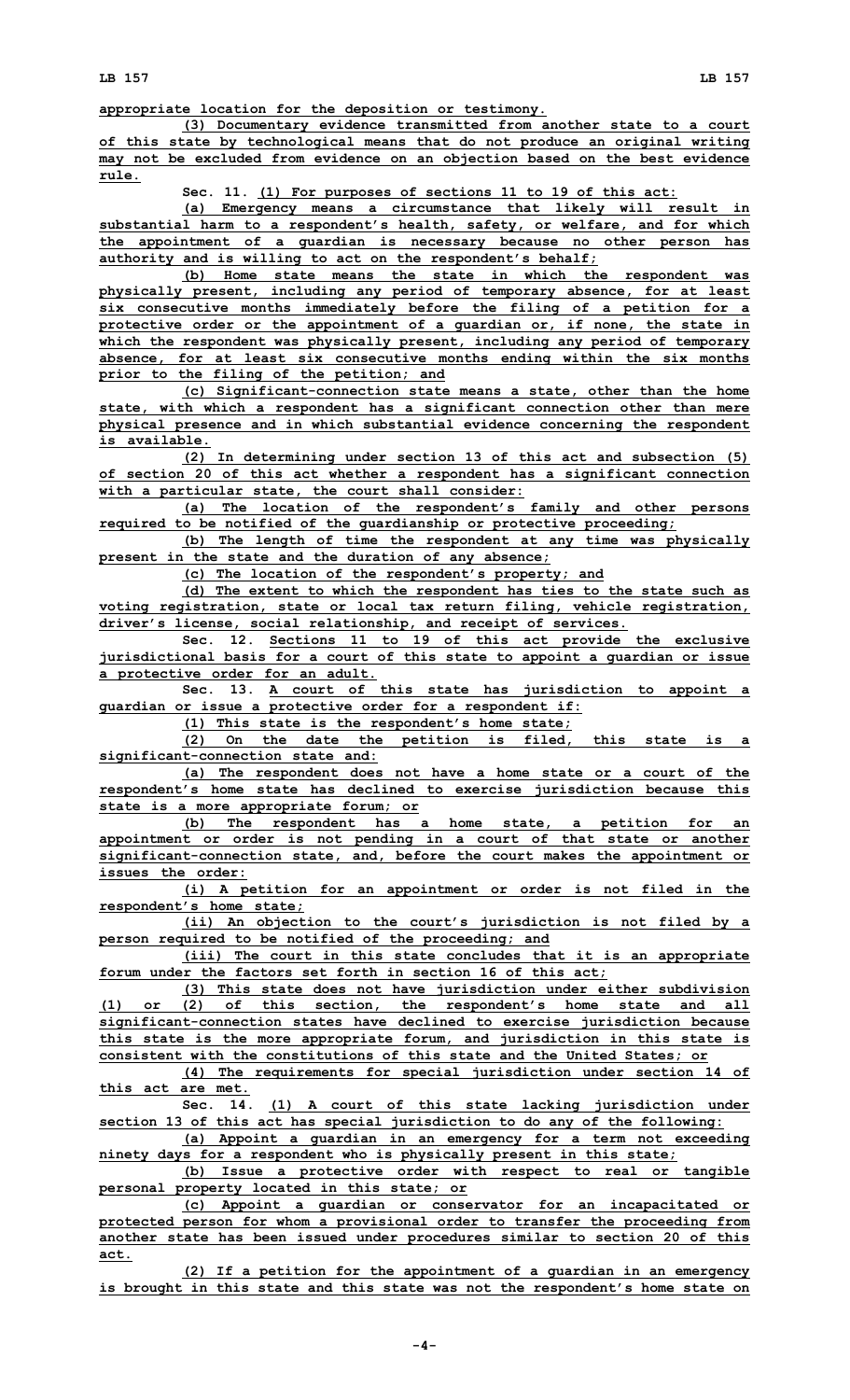**the date the petition was filed, the court shall dismiss the proceeding at the request of the court of the home state, if any, whether dismissal is requested before or after the emergency appointment.**

**Sec. 15. Except as otherwise provided in section 14 of this act, <sup>a</sup> court that has appointed <sup>a</sup> guardian or issued <sup>a</sup> protective order consistent with the Nebraska Uniform Adult Guardianship and Protective Proceedings Jurisdiction Act has exclusive and continuing jurisdiction over the proceeding until it is terminated by the court or the appointment or order expires by its own terms.**

**Sec. 16. (1) <sup>A</sup> court of this state having jurisdiction under section 13 of this act to appoint <sup>a</sup> guardian or issue <sup>a</sup> protective order may decline to exercise its jurisdiction if it determines at any time that <sup>a</sup> court of another state is <sup>a</sup> more appropriate forum.**

**(2) If <sup>a</sup> court of this state declines to exercise its jurisdiction under subsection (1) of this section, it shall either dismiss or stay the proceeding. The court may impose any condition the court considers just and proper, including the condition that <sup>a</sup> petition for the appointment of <sup>a</sup> guardian or issuance of <sup>a</sup> protective order be filed promptly in another state.**

**(3) In determining whether it is an appropriate forum, the court shall consider all relevant factors, including:**

**(a) Any expressed preference of the respondent;**

**(b) Whether abuse, neglect, or exploitation of the respondent has occurred or is likely to occur and which state could best protect the respondent from the abuse, neglect, or exploitation;**

**(c) The length of time the respondent was physically present in or was <sup>a</sup> legal resident of this or another state;**

**(d) The distance of the respondent from the court in each state;**

**(e) The financial circumstances of the respondent's estate;**

**(f) The nature and location of the evidence;**

**(g) The ability of the court in each state to decide the issue expeditiously and the procedures necessary to present evidence;**

**(h) The familiarity of the court of each state with the facts and issues in the proceeding; and**

**(i) If an appointment were made, the court's ability to monitor the conduct of the guardian or conservator.**

**Sec. 17. (1) If at any time <sup>a</sup> court of this state determines that it acquired jurisdiction to appoint <sup>a</sup> guardian or issue <sup>a</sup> protective order because of unjustifiable conduct, the court may:**

**(a) Decline to exercise jurisdiction;**

**(b) Exercise jurisdiction for the limited purpose of fashioning an appropriate remedy to ensure the health, safety, and welfare of the respondent or the protection of the respondent's property or prevent <sup>a</sup> repetition of the unjustifiable conduct, including staying the proceeding until <sup>a</sup> petition for the appointment of <sup>a</sup> guardian or issuance of <sup>a</sup> protective order is filed in <sup>a</sup> court of another state having jurisdiction; or**

**(c) Continue to exercise jurisdiction after considering:**

**(i) The extent to which the respondent and all persons required to be notified of the proceedings have acquiesced in the exercise of the court's jurisdiction;**

**(ii) Whether it is <sup>a</sup> more appropriate forum than the court of any other state under the factors set forth in subsection (3) of section 16 of this act; and**

**(iii) Whether the court of any other state would have jurisdiction under factual circumstances in substantial conformity with the jurisdictional standards of section 13 of this act.**

**(2) If <sup>a</sup> court of this state determines that it acquired jurisdiction to appoint <sup>a</sup> guardian or issued <sup>a</sup> protective order because <sup>a</sup> party seeking to invoke its jurisdiction engaged in unjustifiable conduct, it may assess against that party necessary and reasonable expenses, including attorney's fees, investigative fees, court costs, communication expenses, witness fees and expenses, and travel expenses. The court may not assess fees, costs, or expenses of any kind against this state or <sup>a</sup> governmental subdivision, agency, or instrumentality of this state unless authorized by law other than the Nebraska Uniform Adult Guardianship and Protective Proceedings Jurisdiction Act.**

**Sec. 18. If <sup>a</sup> petition for the appointment of <sup>a</sup> guardian or issuance of <sup>a</sup> protective order is brought in this state and this state was not the respondent's home state on the date the petition was filed, in addition to complying with the notice requirements of this state, notice of the petition must be given to those persons who would be entitled to notice of the petition if <sup>a</sup> proceeding were brought in the respondent's home state. The notice must be given in the same manner as notice is required to be given in this state.**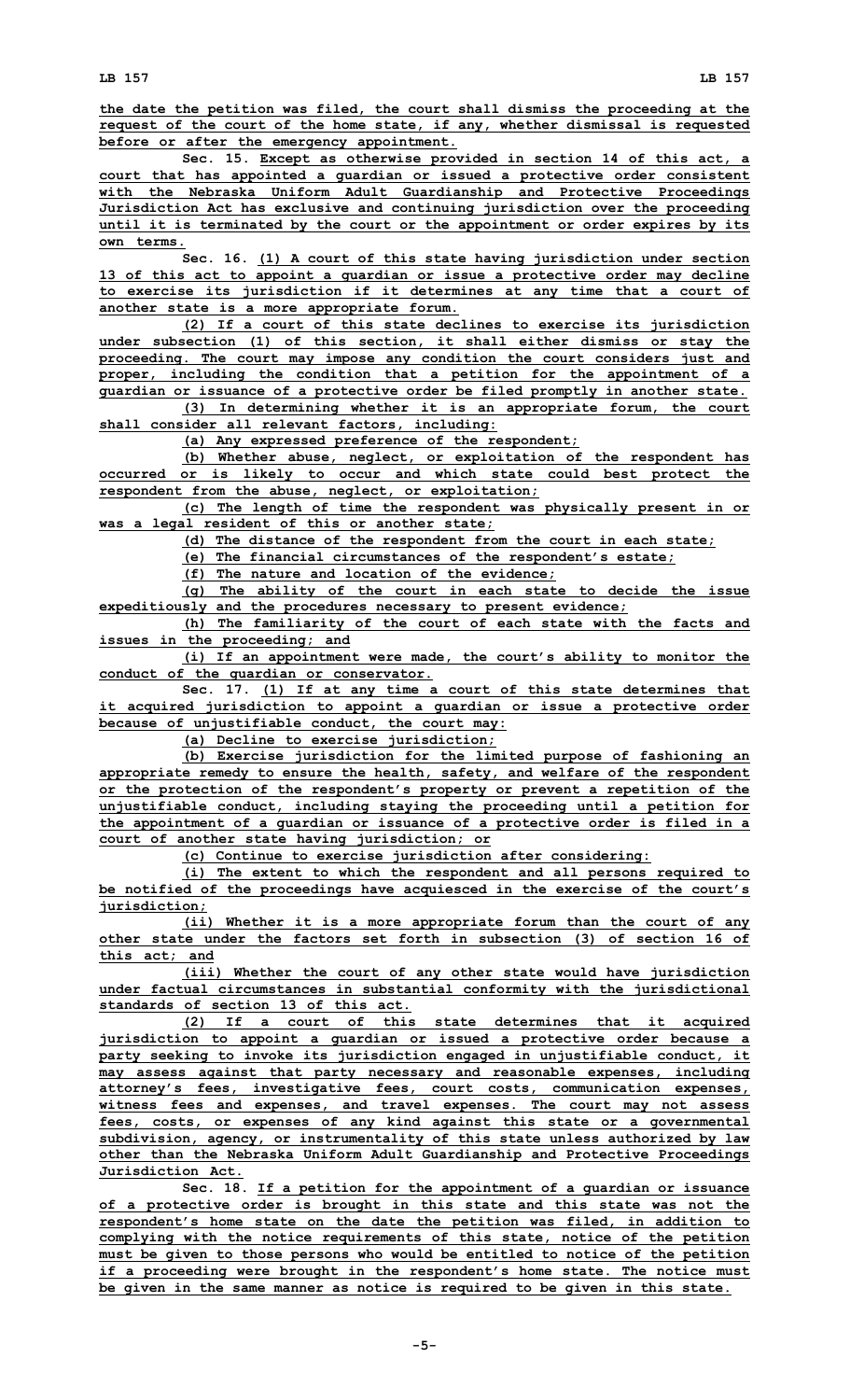**Sec. 19. Except for <sup>a</sup> petition for the appointment of <sup>a</sup> guardian in an emergency or issuance of <sup>a</sup> protective order limited to property located in this state under subdivision (1)(a) or (b) of section 14 of this act, if <sup>a</sup> petition for the appointment of <sup>a</sup> guardian or issuance of <sup>a</sup> protective order is filed in this state and in another state and neither petition has been dismissed or withdrawn, the following rules apply:**

**(1) If the court in this state has jurisdiction under section 13 of this act, it may proceed with the case unless <sup>a</sup> court in another state acquires jurisdiction under provisions similar to section 13 of this act before the appointment or issuance of the order; and**

**(2) If the court in this state does not have jurisdiction under section 13 of this act, whether at the time the petition is filed or at any time before the appointment or issuance of the order, the court shall stay the proceeding and communicate with the court in the other state. If the court in the other state has jurisdiction, the court in this state shall dismiss the petition unless the court in the other state determines that the court in this state is <sup>a</sup> more appropriate forum.**

**Sec. 20. (1) <sup>A</sup> guardian or conservator appointed in this state may petition the court to transfer the guardianship or conservatorship to another state.**

**(2) Notice of <sup>a</sup> petition under subsection (1) of this section must be given to the persons that would be entitled to notice of <sup>a</sup> petition in this state for the appointment of <sup>a</sup> guardian or conservator.**

**(3) On the court's own motion or on request of the guardian or conservator, the incapacitated or protected person, or other person required to be notified of the petition, the court shall hold <sup>a</sup> hearing on <sup>a</sup> petition filed pursuant to subsection (1) of this section.**

**(4) The court shall issue an order provisionally granting <sup>a</sup> petition to transfer <sup>a</sup> guardianship and shall direct the guardian to petition for guardianship in the other state if the court is satisfied that the guardianship will be accepted by the court in the other state and the court finds that:**

**(a) The incapacitated person is physically present in or is reasonably expected to move permanently to the other state;**

**(b) An objection to the transfer has not been made or, if an objection has been made, the objector has not established that the transfer would be contrary to the interests of the incapacitated person; and**

**(c) Plans for care and services for the incapacitated person in the other state are reasonable and sufficient.**

**(5) The court shall issue <sup>a</sup> provisional order granting <sup>a</sup> petition to transfer <sup>a</sup> conservatorship and shall direct the conservator to petition for conservatorship in the other state if the court is satisfied that the conservatorship will be accepted by the court of the other state and the court finds that:**

**(a) The protected person is physically present in or is reasonably expected to move permanently to the other state, or the protected person has <sup>a</sup> significant connection to the other state considering the factors in subsection (2) of section 11 of this act;**

**(b) An objection to the transfer has not been made or, if an objection has been made, the objector has not established that the transfer would be contrary to the interests of the protected person; and**

**(c) Adequate arrangements will be made for management of the protected person's property.**

**(6) The court shall issue <sup>a</sup> final order confirming the transfer and terminating the guardianship or conservatorship upon its receipt of:**

**(a) <sup>A</sup> provisional order accepting the proceeding from the court to which the proceeding is to be transferred which is issued under provisions similar to section 21 of this act; and**

**(b) The documents required to terminate <sup>a</sup> guardianship or conservatorship in this state.**

**Sec. 21. (1) To confirm transfer of <sup>a</sup> guardianship or conservatorship transferred to this state under provisions similar to section 20 of this act, the guardian or conservator must petition the court in this state to accept the guardianship or conservatorship. The petition must include <sup>a</sup> certified copy of the other state's provisional order of transfer.**

**(2) Notice of <sup>a</sup> petition under subsection (1) of this section must be given to those persons that would be entitled to notice if the petition were <sup>a</sup> petition for the appointment of <sup>a</sup> guardian or issuance of <sup>a</sup> protective order in both the transferring state and this state. The notice must be given in the same manner as notice is required to be given in this state.**

**(3) On the court's own motion or on request of the guardian or conservator, the incapacitated or protected person, or other person required**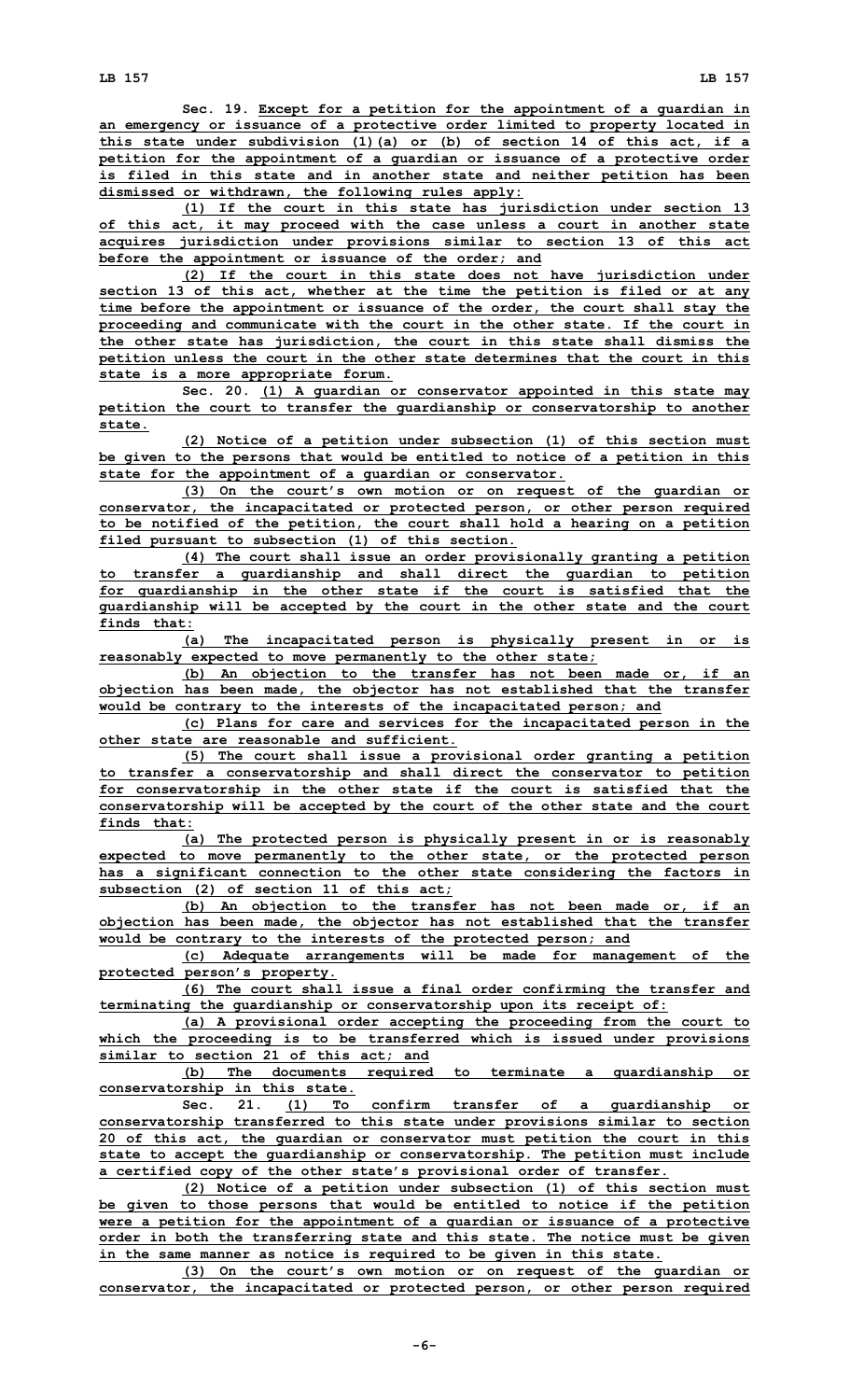**to be notified of the proceeding, the court shall hold <sup>a</sup> hearing on <sup>a</sup> petition filed pursuant to subsection (1) of this section.**

**(4) The court shall issue an order provisionally granting <sup>a</sup> petition filed under subsection (1) of this section unless:**

**(a) An objection is made and the objector establishes that transfer of the proceeding would be contrary to the interests of the incapacitated or protected person; or**

**(b) The guardian or conservator is ineligible for appointment in this state.**

**(5) The court shall issue <sup>a</sup> final order accepting the proceeding and appointing the guardian or conservator as guardian or conservator in this state upon its receipt from the court from which the proceeding is being transferred of <sup>a</sup> final order issued under provisions similar to section 20 of this act transferring the proceeding to this state.**

**(6) Not later than ninety days after issuance of <sup>a</sup> final order accepting transfer of <sup>a</sup> guardianship or conservatorship, the court shall determine whether the guardianship or conservatorship needs to be modified to conform to the law of this state.**

**(7) In granting <sup>a</sup> petition under this section, the court shall recognize <sup>a</sup> guardianship or conservatorship order from the other state, including the determination of the incapacitated or protected person's incapacity and the appointment of the guardian or conservator.**

**(8) The denial by <sup>a</sup> court of this state of <sup>a</sup> petition to accept <sup>a</sup> guardianship or conservatorship transferred from another state does not affect the ability of the guardian or conservator to seek appointment as guardian or conservator in this state under the Nebraska Probate Code if the court has jurisdiction to make an appointment other than by reason of the provisional order of transfer.**

**Sec. 22. If <sup>a</sup> guardian has been appointed in another state and <sup>a</sup> petition for the appointment of <sup>a</sup> guardian is not pending in this state, the guardian appointed in the other state, after giving notice to the appointing court of an intent to register, may register the guardianship order in this state by filing as <sup>a</sup> foreign judgment in <sup>a</sup> court, in any appropriate county of this state, certified copies of the order and letters of office. If the incapacitated person does not have <sup>a</sup> conservator and has real property or an interest in real property in Nebraska, the guardian shall file in every county where such property is located as required by section 25-2708.**

**Sec. 23. If <sup>a</sup> conservator has been appointed in another state and <sup>a</sup> petition for <sup>a</sup> protective order is not pending in this state, the conservator appointed in the other state, after giving notice to the appointing court of an intent to register, may register the protective order in this state by filing as <sup>a</sup> foreign judgment in <sup>a</sup> court of this state, in every county in which property belonging to the protected person is located as required by section 25-2708, certified copies of the order and letters of office and of any bond.**

**Sec. 24. (1) Upon registration of <sup>a</sup> guardianship or protective order from another state, the guardian or conservator may exercise in this state all powers authorized in the order of appointment except as prohibited under the laws of this state, including maintaining actions and proceedings in this state and, if the guardian or conservator is not <sup>a</sup> resident of this state, subject to any conditions imposed upon nonresident parties.**

**(2) <sup>A</sup> court of this state may grant any relief available under the Nebraska Uniform Adult Guardianship and Protective Proceedings Jurisdiction Act and other law of this state to enforce <sup>a</sup> registered order.**

**Sec. 25. In applying and construing this uniform act, consideration must be given to the need to promote uniformity of the law with respect to its subject matter among states that enact it.**

**Sec. 26. The Nebraska Uniform Adult Guardianship and Protective Proceedings Jurisdiction Act modifies, limits, and supersedes the federal Electronic Signatures in Global and National Commerce Act, 15 U.S.C. 7001, as the act existed on January 1, 2011, but does not modify, limit, or supersede section 101(c) of the act, 15 U.S.C. 7001(c), or authorize electronic delivery of any of the notices described in section 103(b) of the act, 15 U.S.C. 7003(b).**

**Sec. 27. (1) The Nebraska Uniform Adult Guardianship and Protective Proceedings Jurisdiction Act applies to guardianship and protective proceedings begun on or after January 1, 2012.**

**(2) Sections 5 to 10 and 20 to 27 of this act apply to proceedings begun before January 1, 2012, regardless of whether <sup>a</sup> guardianship or protective order has been issued.**

**Sec. 28. Section 30-2201, Revised Statutes Cumulative Supplement, 2010, is amended to read:**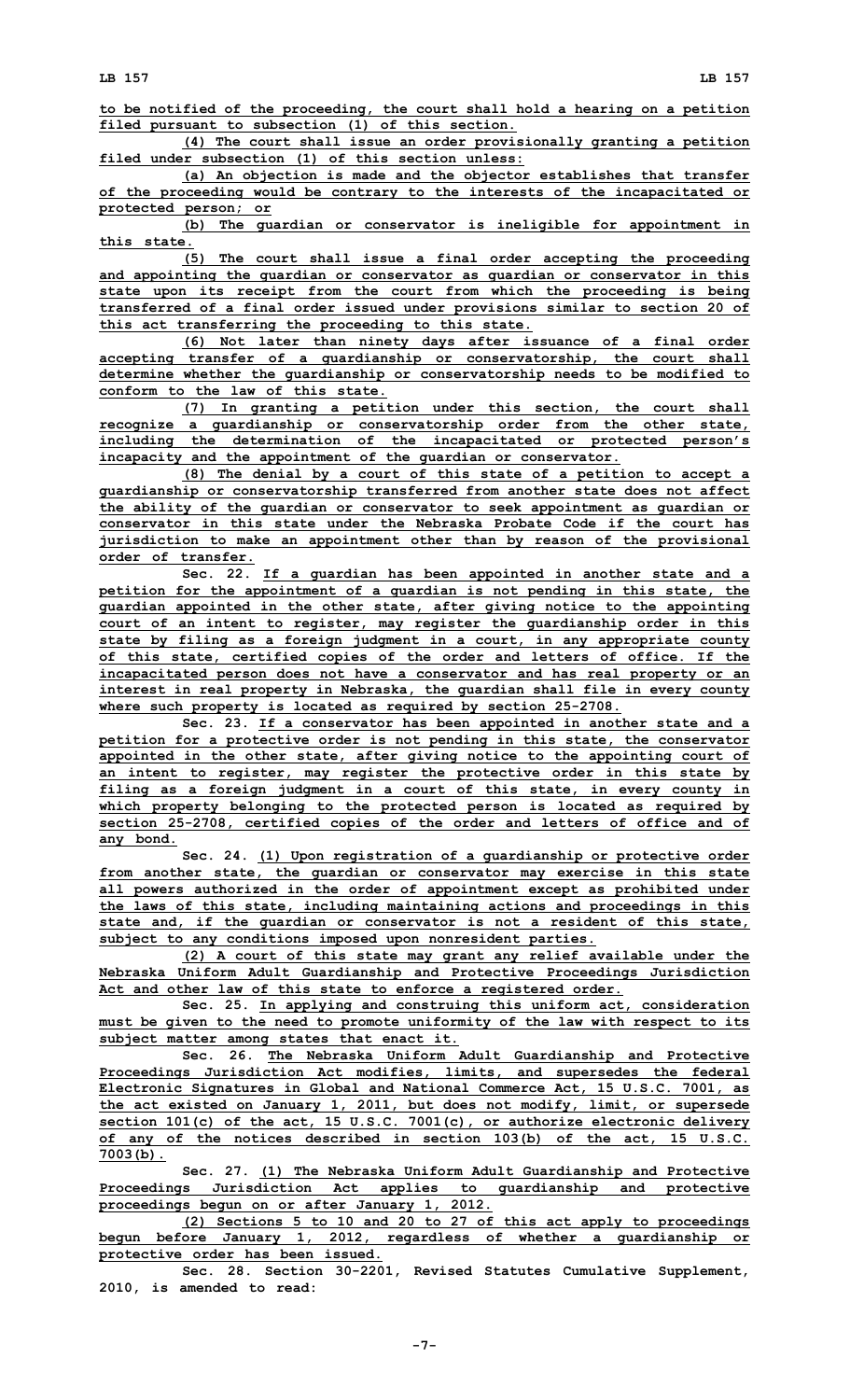**30-2201 Sections 30-2201 to 30-2902 and sections 5 to 27, 33, and 34 of this act shall be known and may be cited as the Nebraska Probate Code.**

**Sec. 29. Section 30-2209, Reissue Revised Statutes of Nebraska, is amended to read:**

**30-2209 Subject to additional definitions contained in the subsequent articles which are applicable to specific articles or parts, and unless the context otherwise requires, in the Nebraska Probate Code:**

**(1) Application means <sup>a</sup> written request to the registrar for an order of informal probate or appointment under part 3 of Article 24.**

**(2) Beneficiary, as it relates to trust beneficiaries, includes <sup>a</sup> person who has any present or future interest, vested or contingent, and also includes the owner of an interest by assignment or other transfer, and as it relates to <sup>a</sup> charitable trust includes any person entitled to enforce the trust.**

**(3) Child includes any individual entitled to take as <sup>a</sup> child under the code by intestate succession from the parent whose relationship is involved and excludes any person who is only <sup>a</sup> stepchild, <sup>a</sup> foster child, or <sup>a</sup> grandchild or any more remote descendant.**

**(4) Claim, in respect to estates of decedents and protected persons, includes liabilities of the decedent or protected person whether arising in contract, in tort or otherwise, and liabilities of the estate which arise at or after the death of the decedent or after the appointment of <sup>a</sup> conservator, including funeral expenses and expenses of administration. The term does not include estate or inheritance taxes, demands or disputes regarding title of <sup>a</sup> decedent or protected person to specific assets alleged to be included in the estate.**

**(5) Court means the court or branch having jurisdiction in matters relating to the affairs of decedents. This court in this state is known as county court or, for purposes of guardianship of <sup>a</sup> juvenile over which <sup>a</sup> separate juvenile court already has jurisdiction, the county court or separate juvenile court.**

**(6) Conservator means <sup>a</sup> person who is appointed by <sup>a</sup> court to manage the estate of <sup>a</sup> protected person.**

**(7) Devise, when used as <sup>a</sup> noun, means <sup>a</sup> testamentary disposition of real or personal property and, when used as <sup>a</sup> verb, means to dispose of real or personal property by will.**

**(8) Devisee means any person designated in <sup>a</sup> will to receive <sup>a</sup> devise. In the case of <sup>a</sup> devise to an existing trust or trustee, or to <sup>a</sup> trustee on trust described by will, the trust or trustee is the devisee and the beneficiaries are not devisees.**

**(9) Disability means cause for <sup>a</sup> protective order as described by section 30-2630.**

**(10) Disinterested witness to <sup>a</sup> will means any individual who acts as a witness to a will and is not an interested witness to such will.**

**(11) Distributee means any person who has received property of <sup>a</sup> decedent from his or her personal representative other than as <sup>a</sup> creditor or purchaser. A testamentary trustee is <sup>a</sup> distributee only to the extent of distributed assets or increment thereto remaining in his or her hands. A beneficiary of <sup>a</sup> testamentary trust to whom the trustee has distributed property received from <sup>a</sup> personal representative is <sup>a</sup> distributee of the personal representative. For purposes of this provision, testamentary trustee includes <sup>a</sup> trustee to whom assets are transferred by will, to the extent of the devised assets.**

**(12) Estate includes the property of the decedent, trust, or other person whose affairs are subject to the Nebraska Probate Code as originally constituted and as it exists from time to time during administration.**

**(13) Exempt property means that property of <sup>a</sup> decedent's estate which is described in section 30-2323.**

**(14) Fiduciary includes personal representative, guardian, conservator, and trustee.**

**(15) Foreign personal representative means <sup>a</sup> personal representative of another jurisdiction.**

**(16) Formal proceedings mean those conducted before <sup>a</sup> judge with notice to interested persons.**

**(17) Guardian means <sup>a</sup> person who has qualified as <sup>a</sup> guardian of <sup>a</sup> minor or incapacitated person pursuant to testamentary or court appointment, but excludes one who is merely <sup>a</sup> guardian ad litem.**

**(18) Heirs mean those persons, including the surviving spouse, who are entitled under the statutes of intestate succession to the property of <sup>a</sup> decedent.**

**(19) Incapacitated person is as defined in section 30-2601.**

**(20) Informal proceedings mean those conducted without notice to**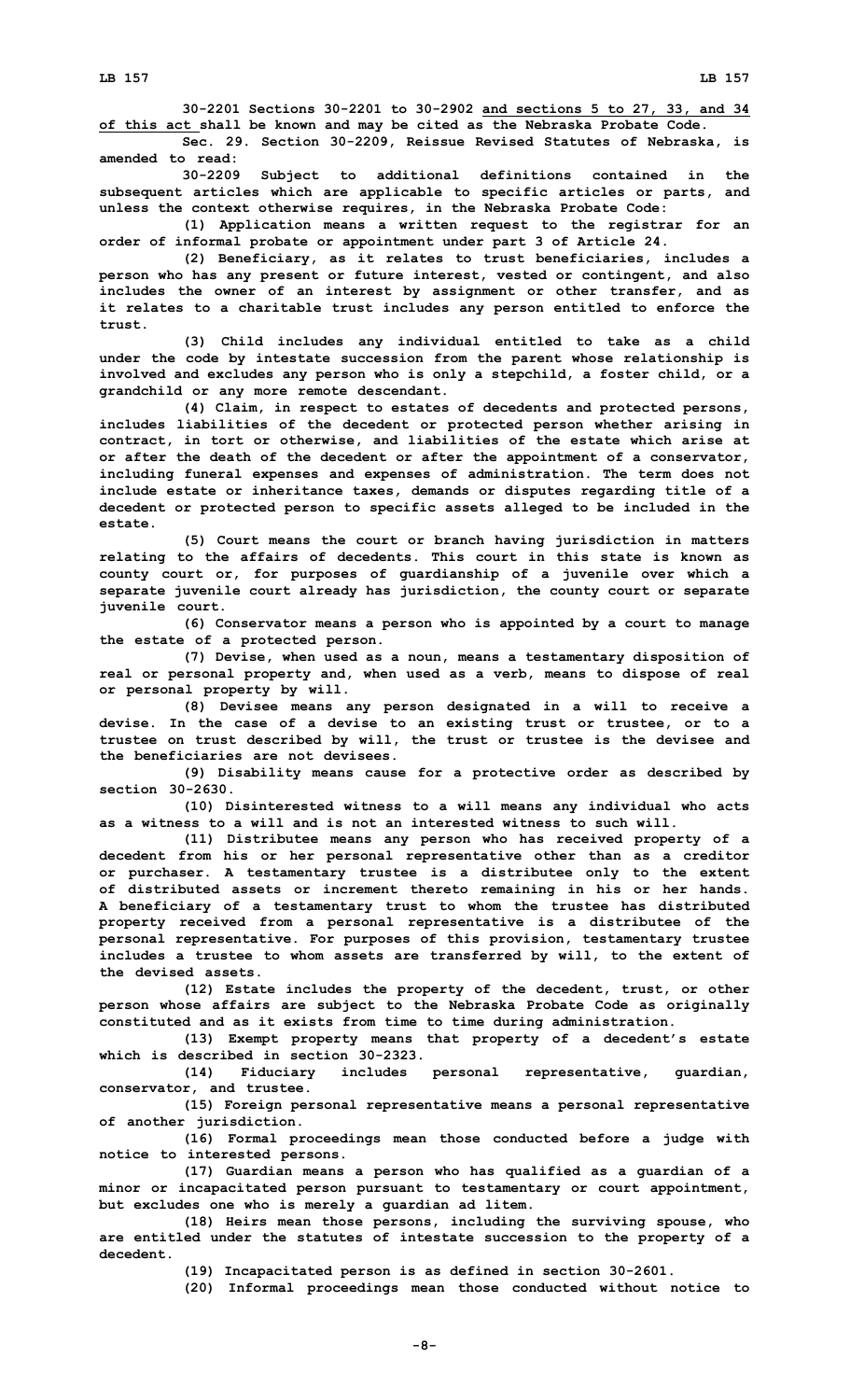**interested persons by an officer of the court acting as <sup>a</sup> registrar for probate of <sup>a</sup> will or appointment of <sup>a</sup> personal representative.**

**(21) Interested Except for purposes of article 26 of the Nebraska Probate Code, interested person includes heirs, devisees, children, spouses, creditors, beneficiaries, and any others having <sup>a</sup> property right in or claim against <sup>a</sup> trust estate or the estate of <sup>a</sup> decedent, ward, or protected person which may be affected by the proceeding. It also includes persons having priority for appointment as personal representative, and other fiduciaries representing interested persons. The meaning as it relates to particular persons may vary from time to time and must be determined according to the particular purposes of, and matter involved in, any proceeding.**

**(22) Interested witness to <sup>a</sup> will means any individual who acts as a witness to a will at the date of its execution and who is or would be entitled to receive any property thereunder if the testator then died under the circumstances existing at the date of its execution, but does not include any individual, merely because of such nomination, who acts as <sup>a</sup> witness to <sup>a</sup> will by which he or she is nominated as personal representative, conservator, guardian, or trustee.**

**(23) Issue of <sup>a</sup> person means all his or her lineal descendants of all generations, with the relationship of parent and child at each generation being determined by the definitions of child and parent contained in the Nebraska Probate Code.**

**(24) Lease includes an oil, gas, or other mineral lease.**

**(25) Letters include letters testamentary, letters of guardianship, letters of administration, and letters of conservatorship.**

**(26) Minor means an individual under nineteen years of age, but in case any person marries under the age of nineteen years his or her minority ends.**

**(27) Mortgage means any conveyance, agreement, or arrangement in which property is used as security.**

**(28) Nonresident decedent means <sup>a</sup> decedent who was domiciled in another jurisdiction at the time of his or her death.**

**(29) Notice means compliance with the requirements of notice pursuant to subdivisions (a)(1) and (a)(2) of section 30-2220.**

**(30) Organization includes <sup>a</sup> corporation, government, or governmental subdivision or agency, business trust, estate, trust, partnership, limited liability company, or association, two or more persons having <sup>a</sup> joint or common interest, or any other legal entity.**

**(31) Parent includes any person entitled to take, or who would be entitled to take if the child died without <sup>a</sup> will, as <sup>a</sup> parent under the Nebraska Probate Code, by intestate succession from the child whose relationship is in question and excludes any person who is only <sup>a</sup> stepparent, foster parent, or grandparent.**

**(32) Person means an individual, <sup>a</sup> corporation, an organization, <sup>a</sup> limited liability company, or other legal entity.**

**(33) Personal representative includes executor, administrator, successor personal representative, special administrator, and persons who perform substantially the same function under the law governing their status.**

**(34) Petition means <sup>a</sup> written request to the court for an order after notice.**

**(35) Proceeding includes action at law and suit in equity, but does not include <sup>a</sup> determination of inheritance tax under Chapter 77, article 20, or estate tax apportionment as provided in sections 77-2108 to 77-2112.**

**(36) Property includes both real and personal property or any interest therein and means anything that may be the subject of ownership.**

**(37) Protected person is as defined in section 30-2601.**

**(38) Protective proceeding is as defined in section 30-2601.**

**(39) Registrar refers to the official of the court designated to perform the functions of registrar as provided in section 30-2216.**

**(40) Relative or relation of <sup>a</sup> person means all persons who are related to him or her by blood or legal adoption.**

**(41) Security includes any note, stock, treasury stock, bond, debenture, evidence of indebtedness, certificate of interest or participation in an oil, gas, or mining title or lease or in payments out of production under such <sup>a</sup> title or lease, collateral-trust certificate, transferable share, voting-trust certificate or, in general, any interest or instrument commonly known as <sup>a</sup> security, or any certificate of interest or participation, any temporary or interim certificate, receipt, or certificate of deposit for, or any warrant or right to subscribe to or purchase, any of the foregoing.**

**(42) Settlement, in reference to <sup>a</sup> decedent's estate, includes the full process of administration, distribution, and closing.**

**(43) Special administrator means <sup>a</sup> personal representative as**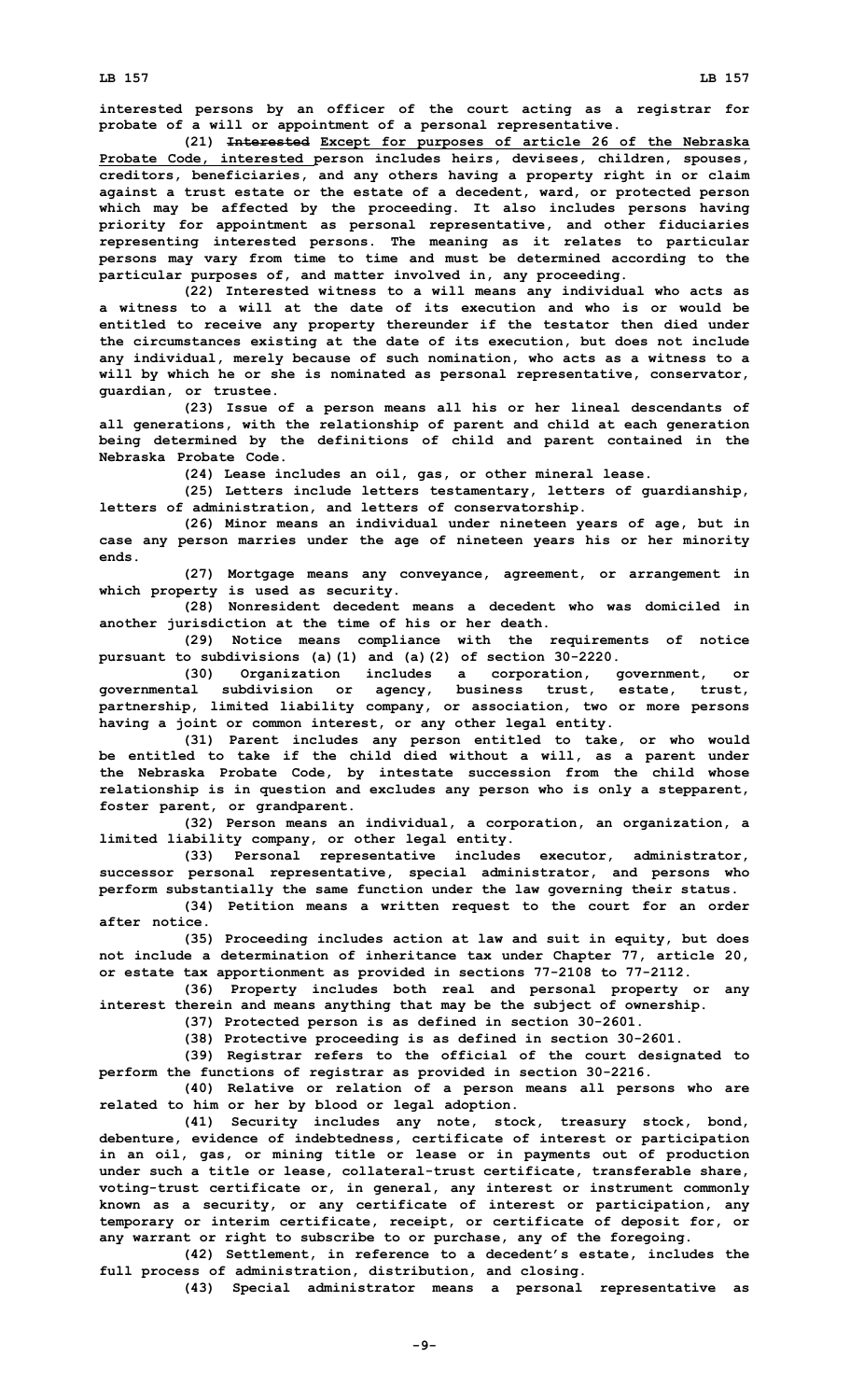**LB 157 LB 157**

**described by sections 30-2457 to 30-2461.**

**(44) State includes any state of the United States, the District of Columbia, the Commonwealth of Puerto Rico, and any territory or possession subject to the legislative authority of the United States.**

**(45) Successor personal representative means <sup>a</sup> personal representative, other than <sup>a</sup> special administrator, who is appointed to succeed <sup>a</sup> previously appointed personal representative.**

**(46) Successors mean those persons, other than creditors, who are entitled to property of <sup>a</sup> decedent under his or her will or the Nebraska Probate Code.**

**(47) Supervised administration refers to the proceedings described in Article 24, part 5.**

**(48) Testacy proceeding means <sup>a</sup> proceeding to establish <sup>a</sup> will or determine intestacy.**

**(49) Testator means the maker of <sup>a</sup> will.**

**(50) Trust includes any express trust, private or charitable, with additions thereto, wherever and however created. It also includes <sup>a</sup> trust created or determined by judgment or decree under which the trust is to be administered in the manner of an express trust. Trust excludes other constructive trusts, and it excludes resulting trusts, conservatorships, personal representatives, trust accounts as defined in Article 27, custodial arrangements pursuant to the Nebraska Uniform Transfers to Minors Act, business trusts providing for certificates to be issued to beneficiaries, common trust funds, voting trusts, security arrangements, liquidation trusts, and trusts for the primary purpose of paying debts, dividends, interest, salaries, wages, profits, pensions, or employee benefits of any kind, and any arrangement under which <sup>a</sup> person is nominee or escrowee for another.**

**(51) Trustee includes an original, additional, or successor trustee, whether or not appointed or confirmed by court.**

**(52) Ward is as defined in section 30-2601.**

**(53) Will means any instrument, including any codicil or other testamentary instrument complying with sections 30-2326 to 30-2338, which disposes of personal or real property, appoints <sup>a</sup> personal representative, conservator, guardian, or trustee, revokes or revises an earlier executed testamentary instrument, or encompasses any one or more of such objects or purposes.**

**Sec. 30. Section 30-2210, Reissue Revised Statutes of Nebraska, is amended to read:**

**30-2210 Except as otherwise provided in this code, this code applies to (1) the affairs and estates of decedents, missing persons, and persons to be protected, domiciled in this state, (2) the property of nonresidents located in this state or property coming into the control of <sup>a</sup> fiduciary who is subject to the laws of this state, (3) incapacitated persons and minors in this state, except as provided in the Nebraska Uniform Adult Guardianship and Protective Proceedings Jurisdiction Act, and (4) survivorship and related accounts in this state.**

**Sec. 31. Section 30-2211, Reissue Revised Statutes of Nebraska, is amended to read:**

**30-2211 (a) To the full extent permitted by the Constitution of Nebraska, the court has jurisdiction over all subject matter relating to (1) estates of decedents, including construction of wills and determination of heirs and successors of decedents, and estates of protected persons; and (2) protection of minors and incapacitated persons, except as provided in the Nebraska Uniform Adult Guardianship and Protective Proceedings Jurisdiction Act.**

**(b) The court has full power to make orders, judgments, and decrees and take all other action necessary and proper to administer justice in the matters which come before it.**

**Sec. 32. Section 30-2601, Reissue Revised Statutes of Nebraska, is amended to read:**

**30-2601 Unless otherwise apparent from the context, in the Nebraska Probate Code:**

**(1) Incapacitated person means any person who is impaired by reason of mental illness, mental deficiency, physical illness or disability, chronic use of drugs, chronic intoxication, or other cause (except minority) to the extent that the person lacks sufficient understanding or capacity to make or communicate responsible decisions concerning himself or herself;**

**(2) <sup>A</sup> protective proceeding is <sup>a</sup> proceeding under the provisions of section 30-2630 to determine that <sup>a</sup> person cannot effectively manage or apply his or her estate to necessary ends, either because the person lacks the ability or is otherwise inconvenienced, or because the person is <sup>a</sup> minor, and to secure administration of the person's estate by <sup>a</sup> conservator or other**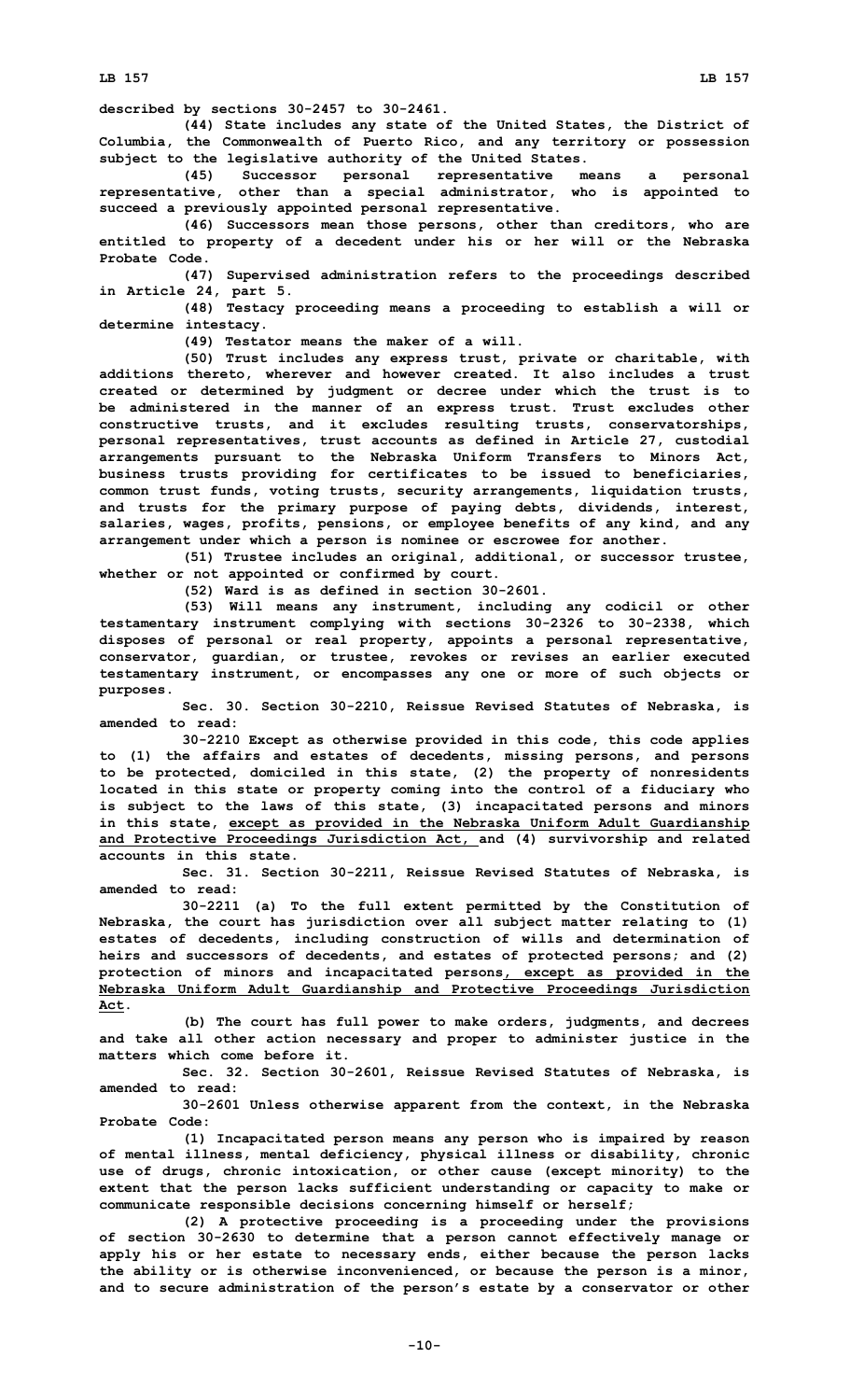## **appropriate relief;**

**(3) <sup>A</sup> protected person is <sup>a</sup> minor or other person for whom <sup>a</sup> conservator has been appointed or other protective order has been made;**

**(4) <sup>A</sup> ward is <sup>a</sup> person for whom <sup>a</sup> guardian has been appointed. <sup>A</sup> minor ward is <sup>a</sup> minor for whom <sup>a</sup> guardian has been appointed solely because of minority;**

**(5) Full guardianship means the guardian has been granted all powers which may be conferred upon <sup>a</sup> guardian by law; and**

**(6) Limited guardianship means any guardianship which is not <sup>a</sup> full guardianship; and.**

**(7) For purposes of article 26 of the Nebraska Probate Code, interested person means children, spouses, those persons who would be the heirs if the ward or person alleged to be incapacitated died without leaving <sup>a</sup> valid last will and testament who are adults and any trustee of any trust executed by the ward or person alleged to be incapacitated. The meaning of interested person as it relates to particular persons may vary from time to time and must be determined according to the particular purposes of, and matter involved in, any proceeding. If there are no persons identified as interested persons above, then interested person shall also include any person or entity named as <sup>a</sup> devisee in the most recently executed last will and testament of the ward or person alleged to be incapacitated.**

**Sec. 33. During the pendency of any proceeding under sections 30-2601 to 30-2661 after <sup>a</sup> guardian or conservator is appointed, upon application by any interested person and if the accompanying affidavit of such person or his or her agent shows to the court that the ward's or protected person's safety, health, or financial welfare is at issue, the court may issue ex parte orders to address the situation. Ex parte orders issued under this section shall remain in full force and effect for no more than ten days or until <sup>a</sup> hearing is held thereon, whichever is earlier. Anyone who violates such order after service shall be guilty of <sup>a</sup> Class II misdemeanor. Any interested person that submits an affidavit under this section in bad faith, or submits an affidavit under this section that lacks a factual basis as determined by the court, shall be ordered to pay the opposing party reasonable attorney's fees and costs.**

**Sec. 34. (1) <sup>A</sup> person, except for <sup>a</sup> financial institution as that term is defined in subdivision (12) of section 8-101 or its officers, directors, employees, or agents or <sup>a</sup> trust company, who has been nominated for appointment as <sup>a</sup> guardian or conservator shall obtain <sup>a</sup> national criminal history record check through <sup>a</sup> process approved by the State Court Administrator and <sup>a</sup> report of the results and file such report with the court at least ten days prior to the appointment hearing date, unless waived or modified by the court (a) for good cause shown by affidavit filed simultaneously with the petition for appointment or (b) in the event the protected person requests an expedited hearing under section 30-2630.01.**

**(2) An order appointing <sup>a</sup> guardian or conservator shall not be signed by the judge until such report has been filed with the court and reviewed by the judge. Such report, or the lack thereof, shall be certified either by affidavit or by obtaining <sup>a</sup> certified copy of the report. No report or national criminal history record check shall be required by the court upon the application of <sup>a</sup> petitioner for an emergency temporary guardianship or emergency temporary conservatorship. The court may waive the requirements of this section for good cause shown.**

**Sec. 35. Section 30-2613, Reissue Revised Statutes of Nebraska, is amended to read:**

**30-2613 (1) <sup>A</sup> guardian of <sup>a</sup> minor has the powers and responsibilities of <sup>a</sup> parent who has not been deprived of custody of his or her minor and unemancipated child, except that <sup>a</sup> guardian is not legally obligated to provide from his or her own funds for the ward and is not liable to third persons by reason of the parental relationship for acts of the ward. In particular, and without qualifying the foregoing, <sup>a</sup> guardian has the following powers and duties:**

**(a) He or she must take reasonable care of his or her ward's personal effects and commence protective proceedings if necessary to protect other property of the ward.**

**(b) He or she may receive money payable for the support of the ward to the ward's parent, guardian or custodian under the terms of any statutory benefit or insurance system, or any private contract, devise, trust, conservatorship or custodianship. He or she also may receive money or property of the ward paid or delivered by virtue of section 30-2603. Any sums so received shall be applied to the ward's current needs for support, care and education, except as provided in subdivisions subsections (2) and (3) of this section. He or she must exercise due care to conserve any excess for the**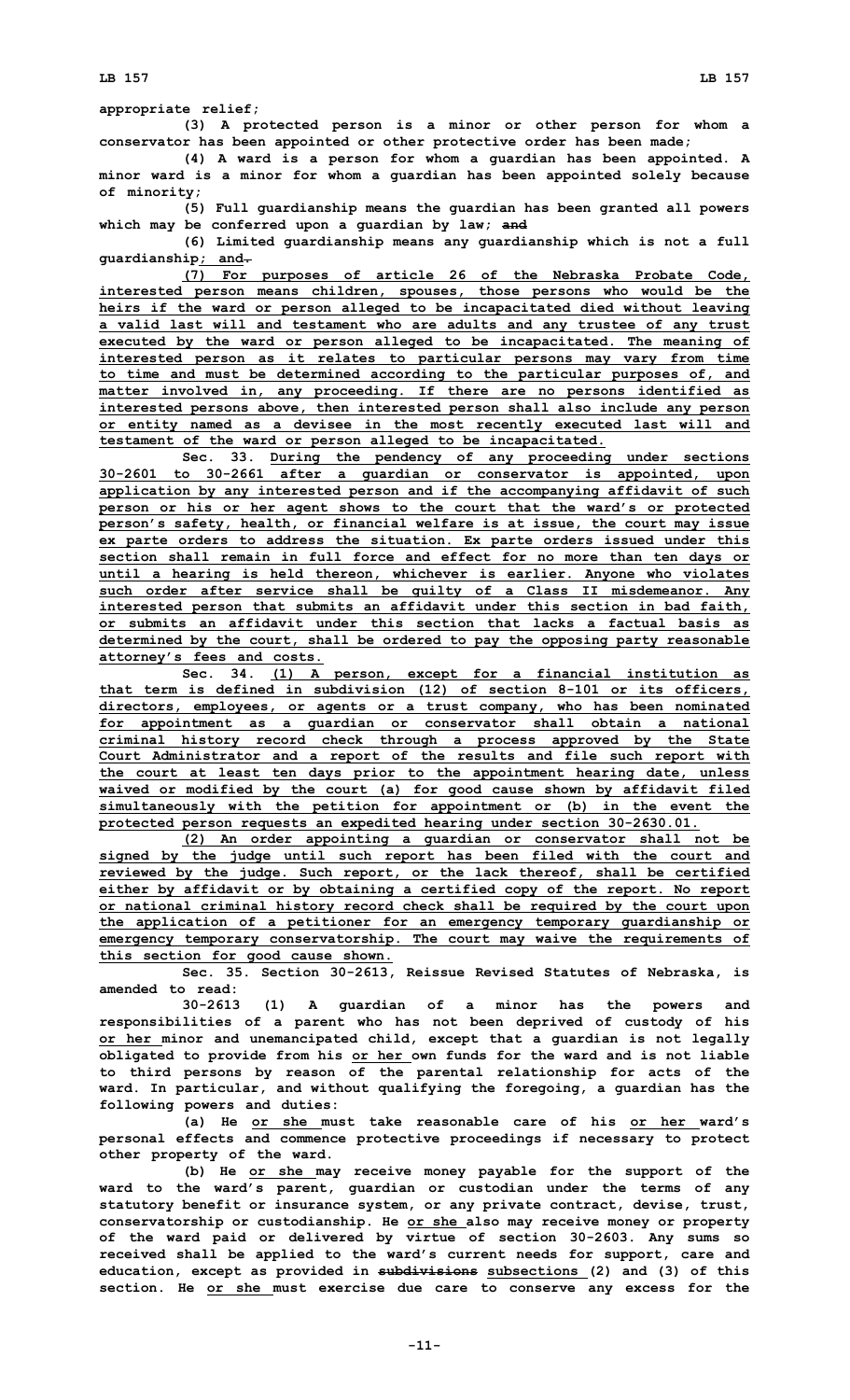**ward's future needs unless <sup>a</sup> conservator has been appointed for the estate of the ward, in which case such excess shall be paid over at least annually to the conservator. Sums so received by the guardian are not to be used for compensation for his or her services except as approved by order of court. A guardian may institute proceedings to compel the performance by any person of <sup>a</sup> duty to support the ward or to pay sums for the welfare of the ward.**

**(c) The guardian is empowered to facilitate the ward's education, social, or other activities and to authorize medical or other professional care, treatment, or advice. A guardian is not liable by reason of this consent for injury to the ward resulting from the negligence or acts of third persons unless it would have been illegal for <sup>a</sup> parent to have consented. A guardian may consent to the marriage or adoption of his or her ward.**

**(d) <sup>A</sup> guardian must report the condition of his or her ward and of the ward's estate which has been subject to his or her possession or control, as ordered by court on petition of any person interested in the minor's welfare or as required by court rule, and upon termination of the guardianship settle his or her accounts with the ward or his or her legal representatives and pay over and deliver all of the estate and effects remaining in his or her hands or due from him or her on settlement to the person or persons who shall be lawfully entitled thereto.**

**(2) The appointment of <sup>a</sup> guardian for <sup>a</sup> minor shall not relieve his or her parent or parents, liable for the support of such minor, from their obligation to provide for such minor. For the purposes of guardianship of minors, the application of guardianship income and principal after payment of debts and charges of managing the estate, in relationship to the respective obligations owed by fathers, mothers, and others, for the support, maintenance and education of the minor shall be:**

**(a) The income and property of the father and mother of the minor in such manner as they can reasonably afford, regard being had to the situation of the family and to all the circumstances of the case;**

**(b) The guardianship income, in whole or in part, as shall be judged reasonable considering the extent of the guardianship income and the parents' financial ability;**

**(c) The income and property of any other person having <sup>a</sup> legal obligation to support the minor, in such manner as the person can reasonably afford, regard being had to the situation of the person's family and to all the circumstances of the case; and**

**(d) The guardianship principal, either personal or real estate, in whole or in part, as shall be judged for the best interest of the minor, considering all the circumstances of the minor and those liable for his or her support.**

**(3) Notwithstanding the provisions of subsection (2) of this section, the court may from time to time authorize the guardian to use so much of the guardianship income or principal, whether personal or real estate, as it may deem proper, considering all the circumstances of the minor and those liable for his or her support, if it is shown that (a) an emergency exists which justifies an expenditure, or (b) <sup>a</sup> fund has been given to the minor for <sup>a</sup> special purpose and the court can, with reasonable certainty, ascertain such purpose.**

**(4) The court may require <sup>a</sup> guardian to furnish <sup>a</sup> bond in an amount and conditioned in accordance with the provisions of section 30-2640.**

**(5) <sup>A</sup> guardian shall not change <sup>a</sup> ward's place of abode to <sup>a</sup> location outside of the State of Nebraska without court permission.**

**Sec. 36. Section 30-2618, Reissue Revised Statutes of Nebraska, is amended to read:**

**30-2618 The Unless otherwise provided in the Nebraska Uniform Adult Guardianship and Protective Proceedings Jurisdiction Act, the venue for guardianship proceedings for an incapacitated person is in the place where the incapacitated person resides or is present, or where property is located if he or she is <sup>a</sup> nonresident. If the incapacitated person is admitted to an institution pursuant to order of <sup>a</sup> court of competent jurisdiction, venue is also in the county in which that court sits.**

**Sec. 37. Section 30-2620, Reissue Revised Statutes of Nebraska, is amended to read:**

**30-2620 (a) The court may appoint <sup>a</sup> guardian if it is satisfied by clear and convincing evidence that the person for whom <sup>a</sup> guardian is sought is incapacitated and that the appointment is necessary or desirable as the least restrictive alternative available for providing continuing care or supervision of the person of the person alleged to be incapacitated. If the court finds that <sup>a</sup> guardianship should be created, the guardianship shall be <sup>a</sup> limited guardianship unless the court finds by clear and convincing evidence that <sup>a</sup> full guardianship is necessary. If <sup>a</sup> limited guardianship is created, the**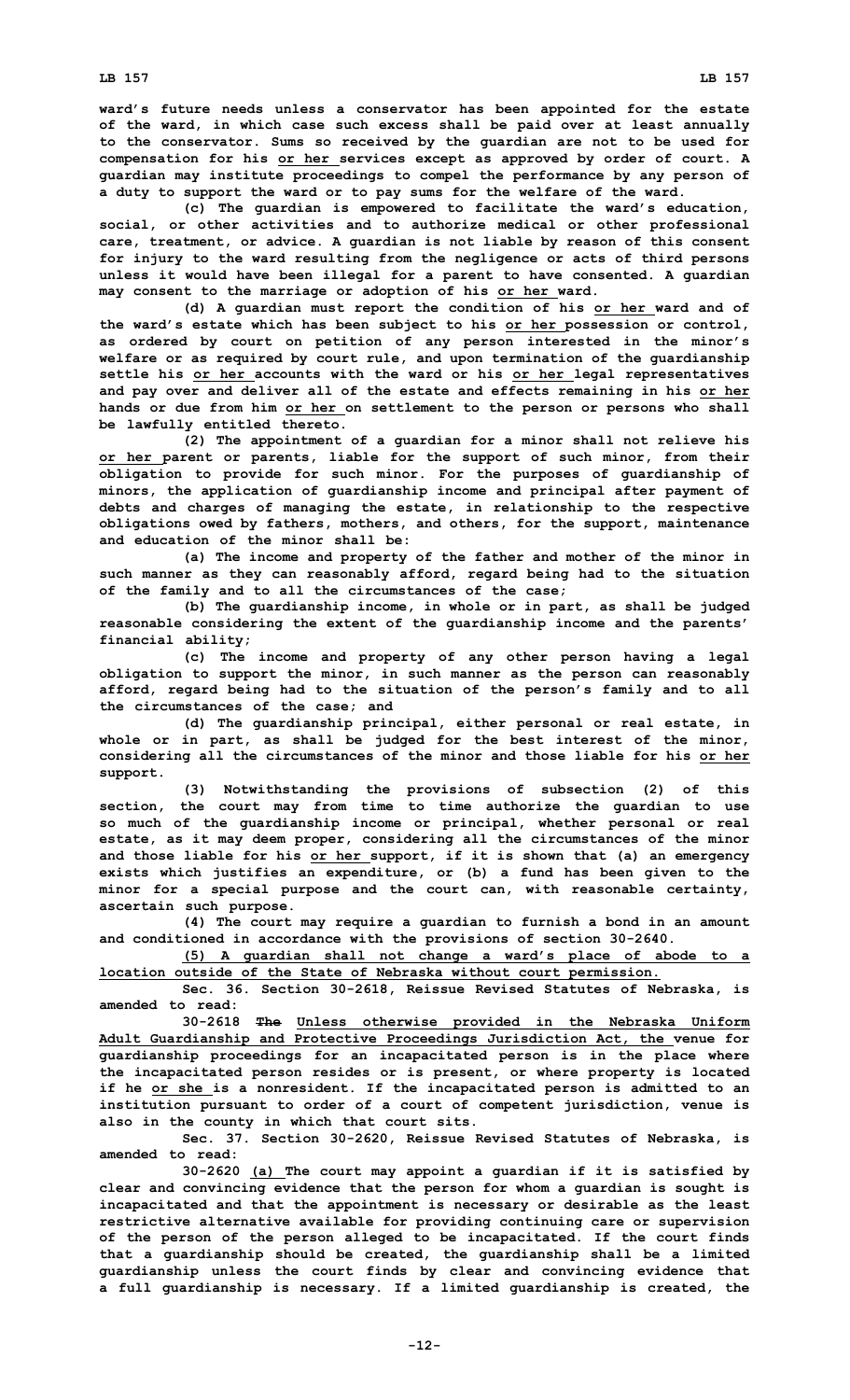**court shall, at the time of appointment or later, specify the authorities and responsibilities which the guardian and ward, acting together or singly, shall have with regard to:**

**(1) Selecting the ward's place of abode within this state or, with court permission, outside of without this state;**

**(2) Arranging for medical care for the ward;**

**(3) Protecting the personal effects of the ward;**

**(4) Giving necessary consent, approval, or releases on behalf of the ward;**

**(5) Arranging for training, education, or other habilitating services appropriate for the ward;**

**(6) Applying for private or governmental benefits to which the ward may be entitled;**

**(7) Instituting proceedings to compel any person under <sup>a</sup> duty to support the ward or to pay sums for the welfare of the ward to perform such duty, if no conservator has been appointed;**

**(8) Entering into contractual arrangements on behalf of the ward, if no conservator has been appointed; and**

**(9) Receiving money and tangible property deliverable to the ward and applying such money and property to the ward's expenses for room and board, medical care, personal effects, training, education, and habilitating services, if no conservator has been appointed, or requesting the conservator to expend the ward's estate by payment to third persons to meet such expenses.**

**(b) In <sup>a</sup> limited guardianship, the powers shall be endorsed upon the letters of appointment of the guardian and shall be treated as specific limitations upon the general powers, rights, and duties accorded by law to the guardian. In <sup>a</sup> full guardianship, the letters of appointment shall specify that the guardian is granted all powers conferred upon guardians by law. After appointment, the ward may retain an attorney for the sole purpose of challenging the guardianship, the terms of the guardianship, or the actions of the guardian on behalf of the ward.**

**(c) <sup>A</sup> guardian shall not change <sup>a</sup> ward's place of abode to <sup>a</sup> location outside of the State of Nebraska without court permission.**

**Sec. 38. Section 30-2626, Reissue Revised Statutes of Nebraska, is amended to read:**

**30-2626 (a) If <sup>a</sup> person alleged to be incapacitated has no guardian and an emergency exists, the court may, pending notice and hearing, exercise the power of <sup>a</sup> guardian or enter an ex parte order appointing <sup>a</sup> temporary guardian to address the emergency. The order and letters of temporary guardianship shall specify the powers and duties of the temporary guardian limiting the powers and duties to those necessary to address the emergency.**

**(b) When the court takes action to exercise the powers of <sup>a</sup> guardian or to appoint <sup>a</sup> temporary guardian under subsection (a) of this section, an expedited hearing shall be held if requested by the person alleged to be incapacitated, or by any interested party, person, if the request is filed more than ten business days prior to the date set for the hearing on the petition for appointment of the guardian. If an expedited hearing is to be held, the hearing shall be held within ten business days after the request is received. At the hearing on the temporary appointment, the petitioner shall have the burden of showing by <sup>a</sup> preponderance of the evidence that temporary guardianship continues to be necessary to address the emergency situation. Unless the person alleged to be incapacitated has counsel of his or her own choice, the court may appoint an attorney to represent the person alleged to be incapacitated at the hearing as provided in section 30-2619.**

**(c) If an expedited hearing is requested, notice shall be served as provided in section 30-2625. The notice shall specify that <sup>a</sup> temporary guardian has been appointed and shall be given at least twenty-four hours prior to the expedited hearing.**

**(d) At the expedited hearing, the court may render <sup>a</sup> judgment authorizing the temporary guardianship to continue beyond the original ten-day period. The judgment shall prescribe the specific powers and duties of the temporary guardian in the letters of temporary guardianship and shall be effective for <sup>a</sup> single ninety-day period. For good cause shown, the court may extend the temporary guardianship for successive ninety-day periods.**

**(e) The temporary guardianship shall terminate at the end of the ninety-day period in which the temporary guardianship is valid or at any time prior thereto if the court deems the circumstances leading to the order for temporary guardianship no longer exist or if an order has been entered as <sup>a</sup> result of <sup>a</sup> hearing pursuant to section 30-2619 which has been held during the ninety-day period.**

**(f) If the court denies the request for the ex parte order, the court may, in its discretion, enter an order for an expedited hearing pursuant**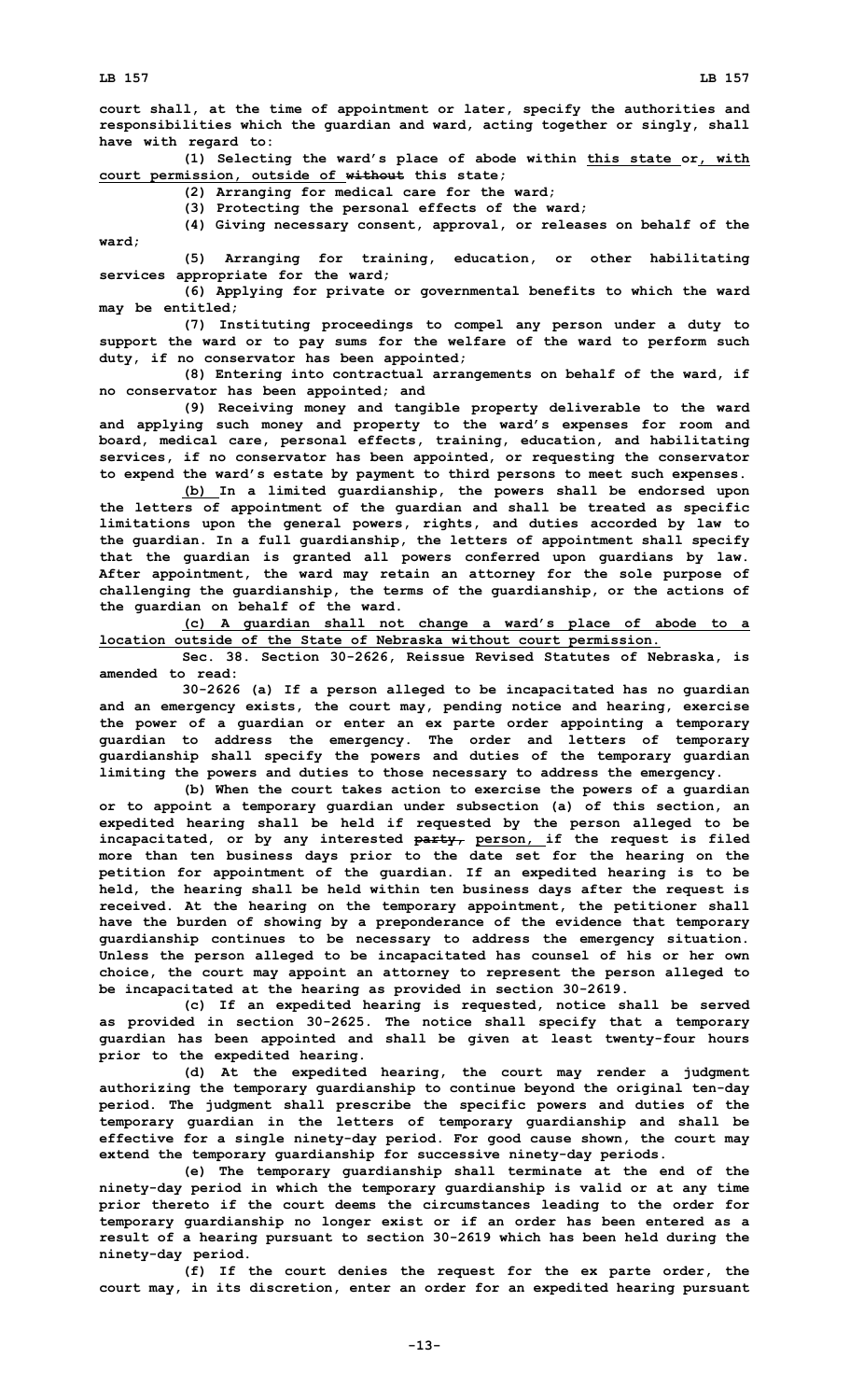**to subsections (b) through (e) of this section.**

**(g) If the petitioner requests the entry of an order of temporary guardianship pursuant to subsection (a) of this section without requesting an ex parte order, the court may hold an expedited hearing pursuant to subsections (b) through (e) of this section.**

**(h) If an appointed guardian is not effectively performing his or her duties and the court further finds that the welfare of the incapacitated person requires immediate action, it may, pending notice and hearing in accordance with section 30-2220, appoint <sup>a</sup> temporary guardian for the incapacitated person for <sup>a</sup> specified period not to exceed ninety days. For good cause shown, the court may extend the temporary guardianship for successive ninety-day periods. A temporary guardian appointed pursuant to this subsection has only the powers and duties specified in the previously appointed guardian's letters of guardianship, and the authority of any permanent guardian previously appointed by the court is suspended so long as <sup>a</sup> temporary guardian has authority.**

**(i) <sup>A</sup> temporary guardian may be removed at any time. <sup>A</sup> temporary guardian shall make any report the court requires, except that <sup>a</sup> temporary guardian shall not be required to provide the check or report under section 34 of this act. In other respects the provisions of the Nebraska Probate Code concerning guardians apply to temporary guardians.**

**Sec. 39. Section 30-2628, Reissue Revised Statutes of Nebraska, is amended to read:**

**30-2628 (a) Except as limited by an order entered pursuant to section 30-2620, <sup>a</sup> guardian of an incapacitated person has the same powers, rights, and duties respecting his or her the guardian's ward that <sup>a</sup> parent has respecting his or her the parent's unemancipated minor child, except that <sup>a</sup> guardian is not liable to third persons for acts of the ward solely by reason of the parental relationship. In particular, and without qualifying the foregoing, <sup>a</sup> guardian has the following powers and duties, except as may be specified by order of the court:**

**(1) To the extent that it is consistent with the terms of any order by <sup>a</sup> court of competent jurisdiction relating to detention or commitment of the ward, he or she <sup>a</sup> guardian is entitled to custody of the person of his or her ward and may establish the ward's place of abode within this state or, with court permission, outside of without this state. When establishing the ward's place of abode, <sup>a</sup> guardian shall make every reasonable effort to ensure that the placement is the least restrictive alternative. A guardian shall authorize <sup>a</sup> placement to <sup>a</sup> more restrictive environment only after careful evaluation of the need for such placement. The guardian may obtain <sup>a</sup> professional evaluation or assessment that such placement is in the best interest of the ward.**

**(2) If entitled to custody of his or her ward, he or she <sup>a</sup> guardian shall make provision for the care, comfort, and maintenance of his or her ward and, whenever appropriate, arrange for his or her the ward's training and education. Without regard to custodial rights of the ward's person, he or she <sup>a</sup> guardian shall take reasonable care of his or her ward's clothing, furniture, vehicles, and other personal effects and commence protective proceedings if other property of his or her ward is in need of protection.**

**(3) <sup>A</sup> guardian may give any consents or approvals that may be necessary to enable the ward to receive medical, psychiatric, psychological, or other professional care, counsel, treatment, or service. When making such medical or psychiatric decisions, the guardian shall consider and carry out the intent of the ward expressed prior to incompetency to the extent allowable by law. Notwithstanding this provision or any other provision of the Nebraska Probate Code, the ward may authorize the release of financial, medical, and other confidential records pursuant to sections 20-161 to 20-166.**

**(4) If no conservator for the estate of the ward has been appointed, <sup>a</sup> guardian shall, within thirty days after appointment, prepare and file with the appointing court <sup>a</sup> complete inventory of the ward's estate together with the guardian's oath or affirmation that the inventory is complete and accurate so far as the guardian is informed. The guardian shall mail <sup>a</sup> copy thereof by first-class mail to the ward, if the ward can be located and has attained the age of fourteen years, and to all other interested persons as defined in section 30-2601. The guardian shall keep suitable records of the guardian's administration and exhibit the same on request of any interested person. To the extent <sup>a</sup> guardian, who has not been named <sup>a</sup> conservator, has possession or control of the ward's estate, the guardian shall file with the court an updated inventory every year along with an affidavit of mailing showing that copies were sent to all interested persons and, if <sup>a</sup> bond has been required, to the bonding company by first-class mail along with <sup>a</sup> form to send**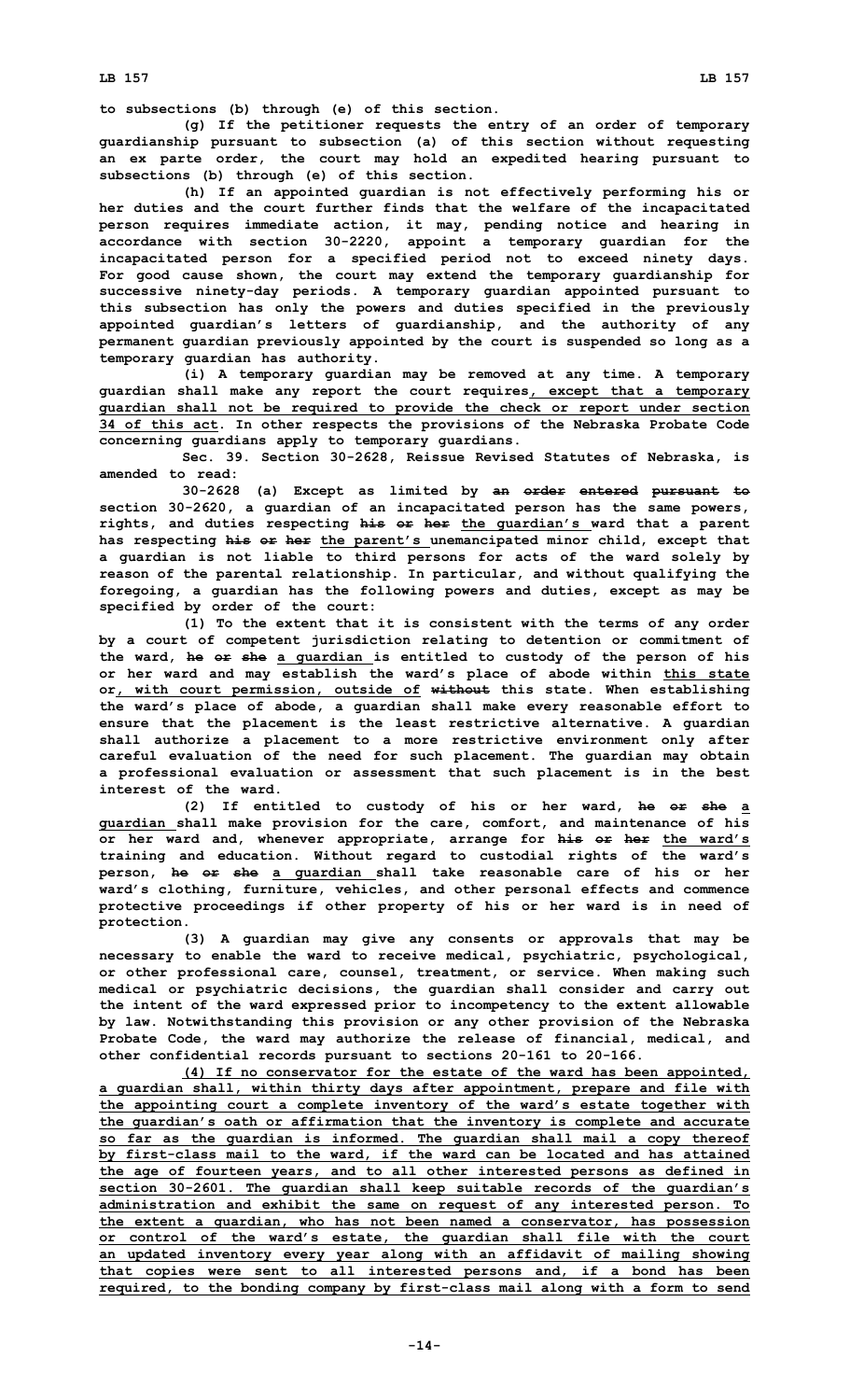**back to the court that indicates if such person wants to continue receiving notifications about the proceedings.**

**(4) (5) If no conservator for the estate of the ward has been appointed, he or she <sup>a</sup> guardian may:**

**(i) Institute proceedings to compel any person under <sup>a</sup> duty to support the ward or to pay sums for the welfare of the ward to perform his or her such person's duty;**

**(ii) Receive money and tangible property deliverable to the ward and apply the money and property for support, care, and education of the ward; but he or she <sup>a</sup> guardian may not use funds from his or her ward's estate for room and board which he or she, his or her the guardian or the guardian's spouse, parent, or child has furnished the ward unless <sup>a</sup> charge for the service is approved by order of the court made upon notice to at least one of the next of kin of the ward, if notice is possible. He or she A guardian must exercise care to conserve any excess for the ward's needs; and**

**(iii) Exercise <sup>a</sup> settlor's powers with respect to revocation, amendment, or distribution of trust property when authorized by <sup>a</sup> court acting under the authority of subsection (f) of section 30-3854. In acting under the authority of subsection (f) of section 30-3854, the court shall proceed in the same manner as provided under subdivision (3) of section 30-2637.**

**(5) (6) <sup>A</sup> guardian is required to report the condition of his or her ward and of the estate which has been subject to his or her the guardian's possession or control, at least every year and as required by the court or court rule. The court shall receive from any interested person, for <sup>a</sup> period of thirty days after the filing of the guardian's report, any comments with regard to the need for continued guardianship or amendment of the guardianship order. If the court has reason to believe that additional rights should be returned to the ward or assigned to the guardian, the court shall set <sup>a</sup> date for <sup>a</sup> hearing and may provide all protections as set forth for the original finding of incapacity and appointment of <sup>a</sup> guardian.**

**(6) (7) If <sup>a</sup> conservator has been appointed, all of the ward's estate received by the guardian in excess of those funds expended to meet current expenses for support, care, and education of the ward must be paid to the conservator for management as provided in the Nebraska Probate Code, and the guardian must account to the conservator for funds expended.**

**(b) Any guardian of one for whom <sup>a</sup> conservator also has been appointed shall control the custody and care of the ward, and is entitled to receive reasonable sums for his or her the guardian's services and for room and board furnished to the ward as agreed upon between him or her the guardian and the conservator, provided if the amounts agreed upon are reasonable under the circumstances. The guardian may request the conservator to expend the ward's estate by payment to third persons or institutions for the ward's care and maintenance.**

**(c) Nothing in subdivision (a)(3) of this section or in any other part of this section shall be construed to alter the decisionmaking authority of an attorney in fact designated and authorized under sections 30-3401 to 30-3432 to make health care decisions pursuant to <sup>a</sup> power of attorney for health care.**

**Sec. 40. Section 30-2629, Reissue Revised Statutes of Nebraska, is amended to read:**

**30-2629 (a) The Unless otherwise provided in the Nebraska Uniform Adult Guardianship and Protective Proceedings Jurisdiction Act, the court where the ward resides has concurrent jurisdiction with the court which appointed the guardian, or in which acceptance of <sup>a</sup> testamentary appointment was filed, over resignation, removal, accounting, and other proceedings relating to the guardianship.**

**(b) If Unless otherwise provided in the Nebraska Uniform Adult Guardianship and Protective Proceedings Jurisdiction Act, if the court located where the ward resides is not the court in which acceptance of appointment is filed, the court in which proceedings subsequent to appointment are commenced shall in all appropriate cases notify the other court, in this or another state, and after consultation with that court determine whether to retain jurisdiction or transfer the proceedings to the other court, whichever may be in the best interest of the ward. A copy of any order accepting <sup>a</sup> resignation or removing <sup>a</sup> guardian shall be sent to the court in which acceptance of appointment is filed.**

**(c) Any action or proposed action by <sup>a</sup> guardian may be challenged at any time by any interested person.**

**Sec. 41. Section 30-2630.01, Reissue Revised Statutes of Nebraska, is amended to read:**

**30-2630.01 (a) If <sup>a</sup> person alleged to be in need of protection under section 30-2630 has no conservator and an emergency exists, the court may,**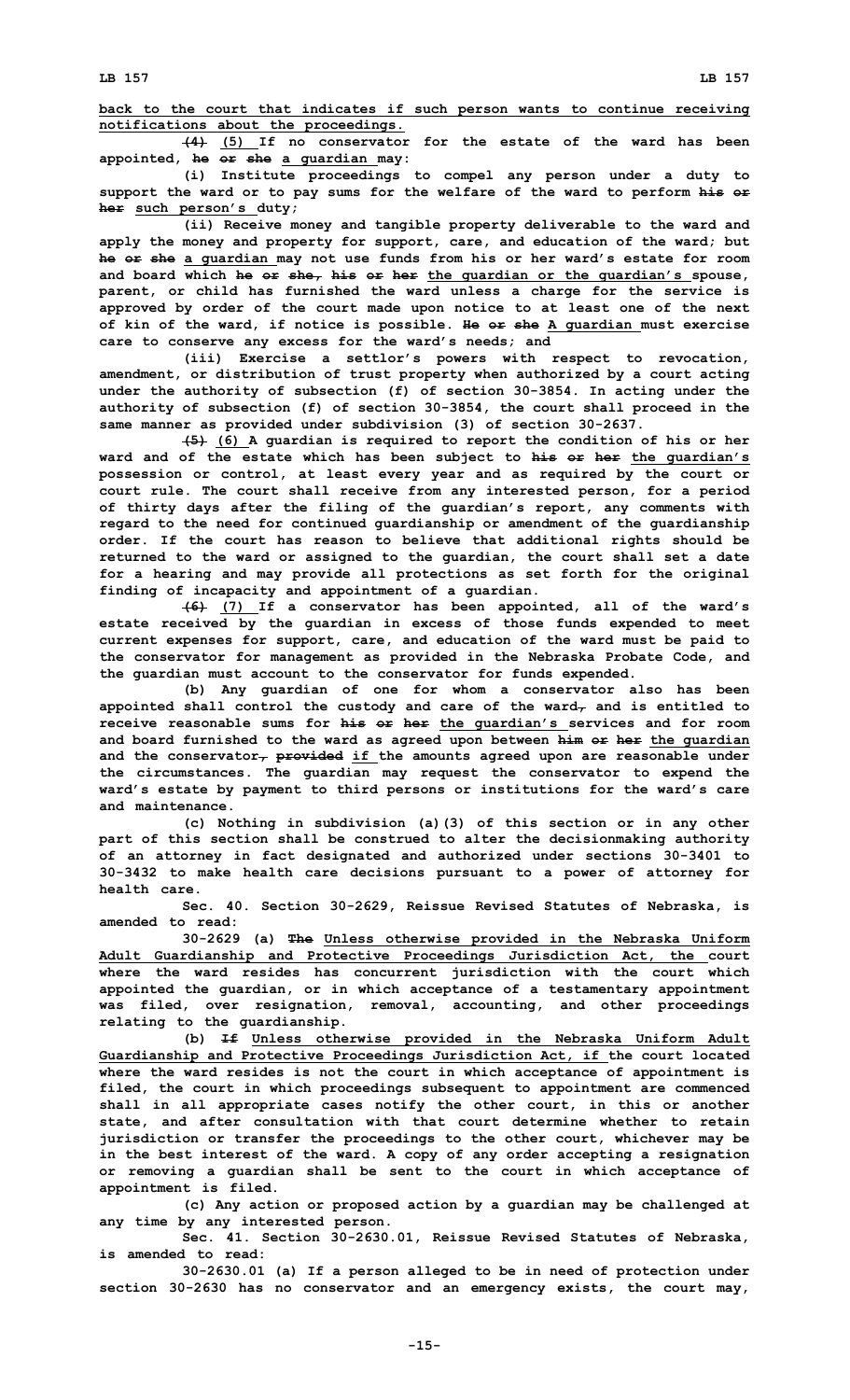**pending notice and hearing, exercise the power of <sup>a</sup> conservator or enter an emergency protective order appointing <sup>a</sup> temporary conservator to address the emergency.**

**(b) When the court takes action to exercise the powers of <sup>a</sup> conservator or to appoint <sup>a</sup> temporary conservator under subsection (a) of this section, an expedited hearing shall be held if requested by the person alleged to be in need of protection, or by any interested party, person, if the request is filed more than ten business days prior to the date set for the hearing on the petition for appointment of the conservator. If an expedited hearing is to be held, the hearing shall be held within ten business days after the request is received. At the hearing on the temporary appointment, the petitioner shall have the burden of showing by <sup>a</sup> preponderance of the evidence that temporary conservatorship continues to be necessary to address the emergency situation. Unless the person alleged to be in need of protection has counsel of his or her own choice, the court may appoint an attorney to represent the person at the hearing as provided in section 30-2636.**

**(c) If an expedited hearing is requested, notice shall be served as provided in section 30-2634. The notice shall specify that <sup>a</sup> temporary conservator has been appointed and shall be given at least twenty-four hours prior to the expedited hearing.**

**(d) At the expedited hearing, the court may render <sup>a</sup> judgment authorizing the temporary conservatorship to continue beyond the original ten-day period. The judgment shall prescribe the specific powers and duties of the temporary conservator in the letters of temporary conservatorship and shall be effective for <sup>a</sup> ninety-day period. For good cause shown, the court may extend the temporary conservatorship for successive ninety-day periods.**

**(e) The temporary conservatorship shall terminate at the end of the ninety-day period in which the temporary conservatorship is valid or at any time prior thereto if the court deems the circumstances leading to the order for temporary conservatorship no longer exist or if an order has been entered as <sup>a</sup> result of <sup>a</sup> hearing pursuant to section 30-2636 which has been held during the ninety-day period.**

**(f) If the court denies the request for the ex parte order, the court may, in its discretion, enter an order for an expedited hearing pursuant to subsections (b) through (e) of this section.**

**(g) If the petitioner requests the entry of an order of temporary conservatorship pursuant to subsection (a) of this section without requesting an ex parte order, the court may hold an expedited hearing pursuant to subsections (b) through (e) of this section.**

**(h) <sup>A</sup> temporary conservator may be removed at any time. <sup>A</sup> temporary conservator shall make any report the court requires, except that <sup>a</sup> temporary conservator shall not be required to provide the national criminal history record check and report under section 34 of this act. In other respects the provisions of the Nebraska Probate Code concerning conservators apply to temporary conservators.**

**Sec. 42. Section 30-2632, Reissue Revised Statutes of Nebraska, is amended to read:**

**30-2632 Venue Unless otherwise provided in the Nebraska Uniform Adult Guardianship and Protective Proceedings Jurisdiction Act, venue for proceedings under this part is:**

**(1) In the place in this state where the person to be protected resides whether or not <sup>a</sup> guardian has been appointed in another place; or**

**(2) If the person to be protected does not reside in this state, in any place where he or she has property.**

**Sec. 43. Section 30-2640, Reissue Revised Statutes of Nebraska, is amended to read:**

**30-2640 The court may require <sup>a</sup> conservator to furnish <sup>a</sup> bond conditioned upon faithful discharge of all duties of the trust according to law, with sureties as it shall specify and may eliminate the requirement or decrease or increase the required amount of any such bond previously furnished. The amount of the bond may be fixed at the discretion of the court, but if not otherwise fixed by the court, the amount of the bond shall be in the amount of the aggregate capital value of the personal property of the estate in his or her control plus one year's estimated income from all sources minus the value of securities deposited under arrangements requiring an order of the court for their removal. The court, in lieu of sureties on <sup>a</sup> bond, may accept other security for the performance of the bond, including <sup>a</sup> pledge of securities or <sup>a</sup> mortgage of land. The court may consider the desires of the protected person as expressed in any written power of attorney in determining whether <sup>a</sup> bond shall be required and the amount thereof.**

**For estates with <sup>a</sup> net value of more than ten thousand dollars, the bond for <sup>a</sup> conservator shall be in the amount of the aggregate capital**